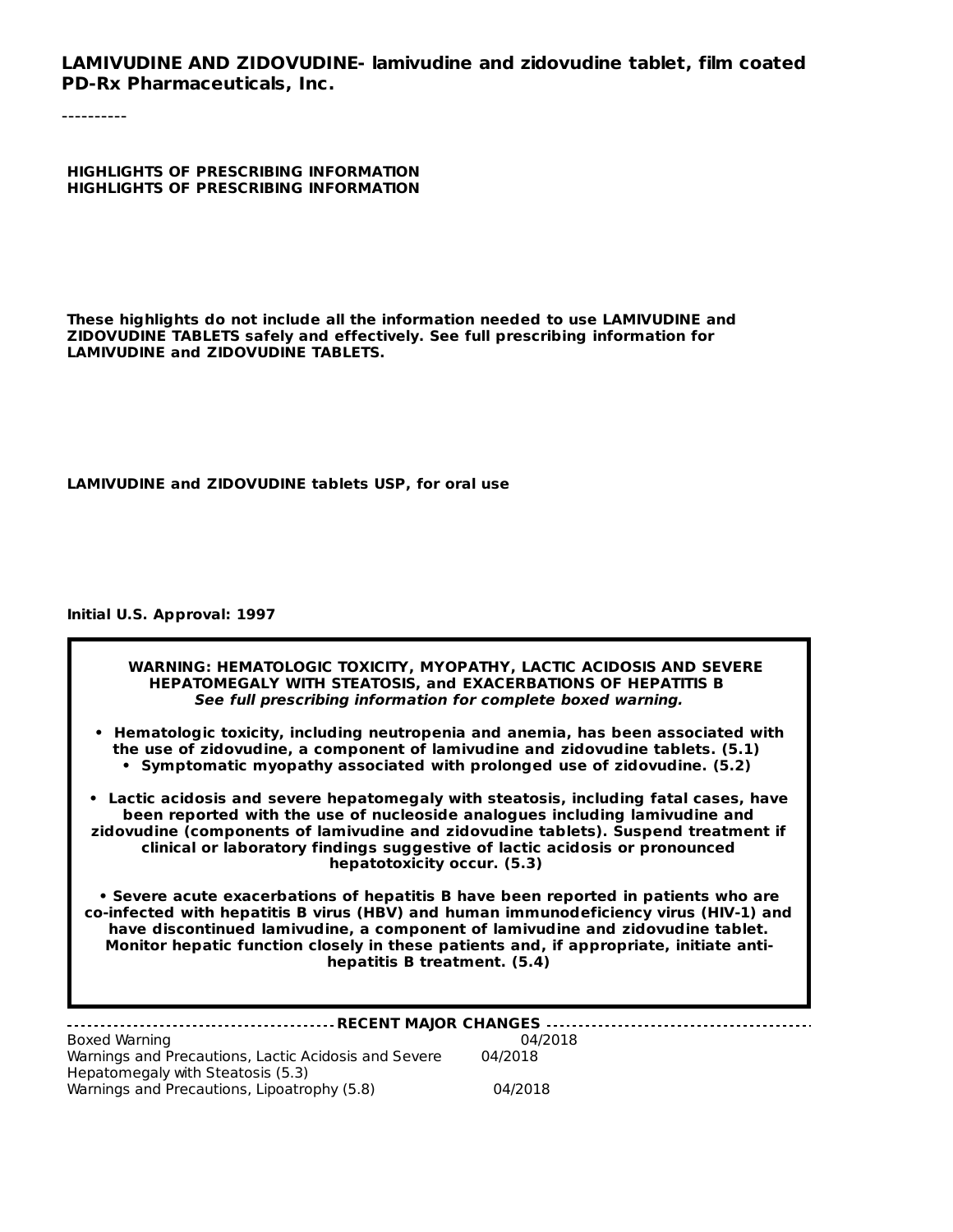| Lamivudine and zidovudine tablets, a combination of 2 nucleoside analogue reverse transcriptase inibitors,<br>are indicated in combination with other antiretroviral agents for the treatment of HIV-1 infection. (1) (1)                                                                                                                                                                                                                                                                                                                                                                                                                                                                                                                        |
|--------------------------------------------------------------------------------------------------------------------------------------------------------------------------------------------------------------------------------------------------------------------------------------------------------------------------------------------------------------------------------------------------------------------------------------------------------------------------------------------------------------------------------------------------------------------------------------------------------------------------------------------------------------------------------------------------------------------------------------------------|
| . Adults and Adolescents weighing greater than or equal to 30 kg: 1 tablet orally twice daily. (2.1)<br>. Pediatrics weighing greater than or equal to 30 kg: 1 tablet orally twice daily. (2.2)<br>. Because lamivudine and zidovudine tablet is a fixed-dose tablet and cannot be dose adjusted,<br>lamivudine and zidovudine tablet is not recommended in patients requiring dosage adjustment or with<br>hepatic impairment or experiencing dose-limiting adverse reactions. (2.3, 4) (2)                                                                                                                                                                                                                                                    |
| ----------------------------------DOSAGE FORMS AND STRENGTHS --------------------------------                                                                                                                                                                                                                                                                                                                                                                                                                                                                                                                                                                                                                                                    |
| Tablets: Scored 150 mg lamivudine and 300 mg zidovudine (3) (3)                                                                                                                                                                                                                                                                                                                                                                                                                                                                                                                                                                                                                                                                                  |
| Lamivudine and zidovudine tablets are contraindicated in patients with a previous hypersensitivity reaction<br>to lamivudine or zidovudine. (4) (4)                                                                                                                                                                                                                                                                                                                                                                                                                                                                                                                                                                                              |
|                                                                                                                                                                                                                                                                                                                                                                                                                                                                                                                                                                                                                                                                                                                                                  |
| • Hepatic decompensation, some fatal, has occurred in HIV-1/HCV co-infected patients receiving<br>combination antiretroviral therapy and interferon alfa with/without ribavirin. Discontinue lamivudine and<br>zidovudine tablet as medically appropriate and consider dose reduction or discontinuation of interferon<br>alfa, ribavirin, or both. (5.5)<br>• Exacerbation of anemia has been reported in HIV-1/HCV co-infected patients receiving ribavirin and<br>zidovudine. Coadministration of ribavirin and zidovudine is not advised. (5.5)<br>• Pancreatitis: Use with caution in patients with a history of pancreatitis or other significant risk factors for<br>pancreatitis. Discontinue treatment as clinically appropriate. (5.6) |
| . Immune reconstitution syndrome and lipoatrophy have been reported in patients treated with<br>combination antiretroviral therapy. (5.7, 5.8)                                                                                                                                                                                                                                                                                                                                                                                                                                                                                                                                                                                                   |
| (5)                                                                                                                                                                                                                                                                                                                                                                                                                                                                                                                                                                                                                                                                                                                                              |
| • Most commonly reported adverse reactions (incidence greater than or equal to 15%) in clinical trials of<br>combination lamivudine and zidovudine were headache, nausea, malaise and fatigue, nasal signs and<br>symptoms, diarrhea, and cough. (6.1)<br>To report SUSPECTED ADVERSE REACTIONS, contact Hetero Labs Limited at 1-866-495-1995<br>or FDA at 1-800-FDA-1088 or www.fda.gov/medwatch.                                                                                                                                                                                                                                                                                                                                              |
| • Agents antagonistic with zidovudine: Concomitant use should be avoided. (7.1)                                                                                                                                                                                                                                                                                                                                                                                                                                                                                                                                                                                                                                                                  |
| • Hematologic/bone marrow suppressive/cytotoxic agents: May increase the hematologic toxicity of                                                                                                                                                                                                                                                                                                                                                                                                                                                                                                                                                                                                                                                 |
| zidovudine. (7.1)<br>· Sorbitol: Coadministration of lamivudine and sorbitol may decrease lamivudine concentrations; when<br>possible, avoid chronic coadministration. (7.2) (7)                                                                                                                                                                                                                                                                                                                                                                                                                                                                                                                                                                 |
|                                                                                                                                                                                                                                                                                                                                                                                                                                                                                                                                                                                                                                                                                                                                                  |
|                                                                                                                                                                                                                                                                                                                                                                                                                                                                                                                                                                                                                                                                                                                                                  |
| • Lactation: Women infected with HIV should be instructed not to breastfeed due to the potential for HIV<br>transmission. $(8.2)$ $(8)$                                                                                                                                                                                                                                                                                                                                                                                                                                                                                                                                                                                                          |
| (8)<br>See 17 for PATIENT COUNSELING INFORMATION.                                                                                                                                                                                                                                                                                                                                                                                                                                                                                                                                                                                                                                                                                                |
| <b>Revised: 7/2020</b>                                                                                                                                                                                                                                                                                                                                                                                                                                                                                                                                                                                                                                                                                                                           |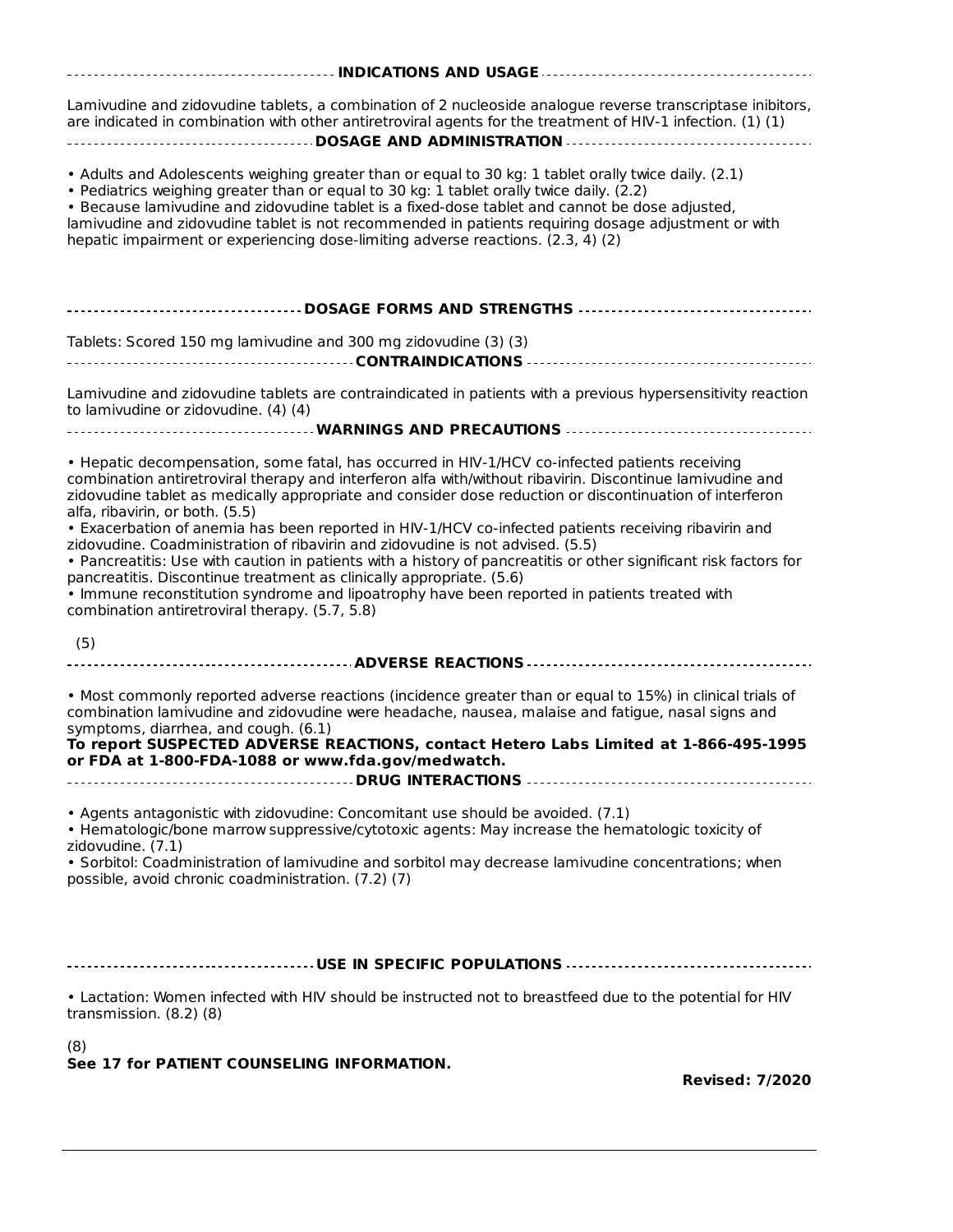### **FULL PRESCRIBING INFORMATION: CONTENTS\* BOXED WARNING**

### **1 INDICATIONS & USAGE**

## **2 DOSAGE & ADMINISTRATION**

- 2.1 Recommended Dosage for Adults and Adolescents
- 2.2 Recommended Dosage for Pediatric Patients
- 2.3 Not Recommended Due to Lack of Dosage Adjustment

## **3 DOSAGE FORMS & STRENGTHS**

### **4 CONTRAINDICATIONS**

### **5 WARNINGS AND PRECAUTIONS**

- 5.1 Hemotologic Toxicity/Bone Marrow Suppression
- 5.2 Myopathy
- 5.3 Lactic Acidosis and Severe Hepatomegaly with Steatosis
- 5.4 Patients with Hepatitis B Virus Co-infection
- 5.5 Use with Interferon- and Ribavirin-Based Regimens
- 5.6 Pancreatitis
- 5.7 Immune Reconstitution Syndrome
- 5.8 Lipoatrophy

## **6 ADVERSE REACTIONS**

- 6.1 Clinical Trials Experience
- 6.2 Postmarketing Experience

# **7 DRUG INTERACTIONS**

- 7.1 Zidovudine
- 7.2 Lamivudine

### **8 USE IN SPECIFIC POPULATIONS**

- 8.1 Pregnancy
- 8.2 Lactation
- 8.4 Pediatric Use
- 8.5 Geriatric Use
- 8.6 Patients with Impaired Renal Function
- 8.7 Patients with Impaired Hepatic Function

## **10 OVERDOSAGE**

### **11 DESCRIPTION**

### **12 CLINICAL PHARMACOLOGY**

- 12.1 Mechanism of Action
- 12.3 Pharmacokinetics
- 12.4 Microbiology

## **13 NONCLINICAL TOXICOLOGY**

- 13.1 Carcinogenesis & Mutagenesis & Impairment Of Fertility
- 13.2 Animal Toxicology and/or Pharmacology

## **14 CLINICAL STUDIES**

14.1 Adults

14.2 Prevention of Maternal-Fetal HIV-1 Transmission

### **16 HOW SUPPLIED/STORAGE AND HANDLING**

### **17 PATIENT COUNSELING INFORMATION**

\* Sections or subsections omitted from the full prescribing information are not listed.

#### **FULL PRESCRIBING INFORMATION**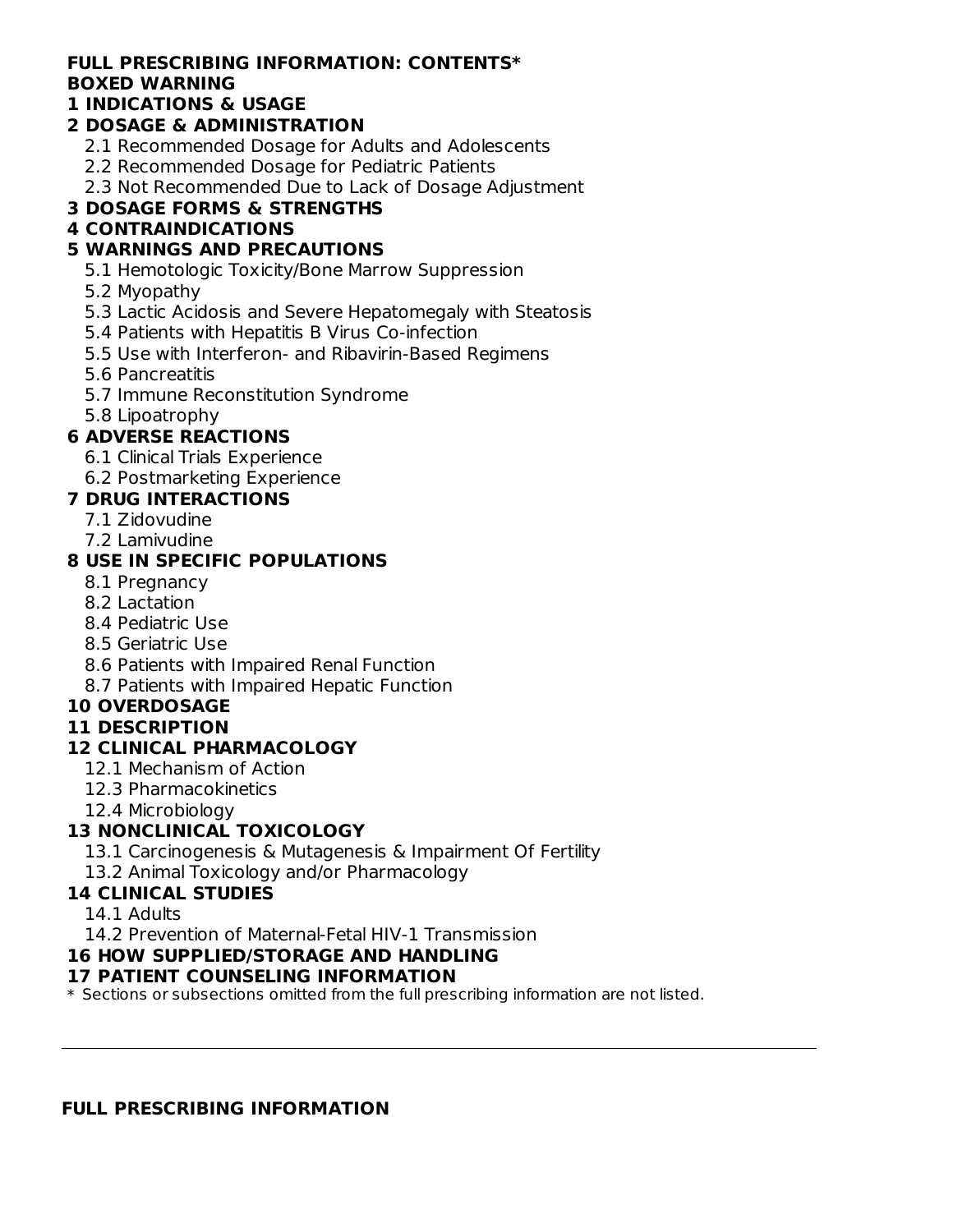#### **BOXED WARNING**

**WARNING: HEMATOLOGIC TOXICITY, MYOPATHY, LACTIC ACIDOSIS AND SEVERE HEPATOMEGALY WITH STEATOSIS, and EXACERBATIONS OF HEPATITIS B**

**Zidovudine, a component of lamivudine and zidovudine tablets, has been associated with hematologic toxicity including neutropenia and severe anemia, particularly in patients with advanced Human Immunodeficiency Virus (HIV-1) disease [see Warnings and Precautions (5.1)].**

**Prolonged use of zidovudine has been associated with symptomatic myopathy [see Warnings and Precautions (5.2)].**

**Lactic acidosis and severe hepatomegaly with steatosis, including fatal cases, have been reported with the use of nucleoside analogues, including lamivudine and zidovudine (components of lamivudine and zidovudine tablet). Discontinue lamivudine and zidovudine tablets if clinical or laboratory findings suggestive of lactic acidosis or pronounced hepatotoxicity occur [see Warnings and Precautions (5.3)].**

**Severe acute exacerbations of hepatitis B have been reported in patients who are co-infected with hepatitis B virus (HBV) and HIV-1 and have discontinued lamivudine, which is one component of lamivudine and zidovudine tablets. Hepatic function should be monitored closely with both clinical and laboratory follow-up for at least several months in patients who discontinue lamivudine and zidovudine tablet and are coinfected with HIV-1 and HBV. If appropriate, initiation of anti-hepatitis B therapy may be warranted [see Warnings and Precautions (5.4)].**

#### **1 INDICATIONS & USAGE**

Lamivudine and zidovudine tablets a combination of 2 nucleoside analogues, are indicated in combination with other antiretrovirals for the treatment of human immunodeficiency virus type 1 (HIV-1) infection.

#### **2 DOSAGE & ADMINISTRATION**

#### **2.1 Recommended Dosage for Adults and Adolescents**

The recommended dosage of lamivudine and zidovudine tablet in HIV-1-infected adults and adolescents weighing greater than or equal to 30 kg is 1 tablet (containing 150 mg of lamivudine and 300 mg of zidovudine) taken orally twice daily.

#### **2.2 Recommended Dosage for Pediatric Patients**

The recommended dosage of scored lamivudine and zidovudine tablets for pediatric patients who weigh greater than or equal to 30 kg and for whom a solid oral dosage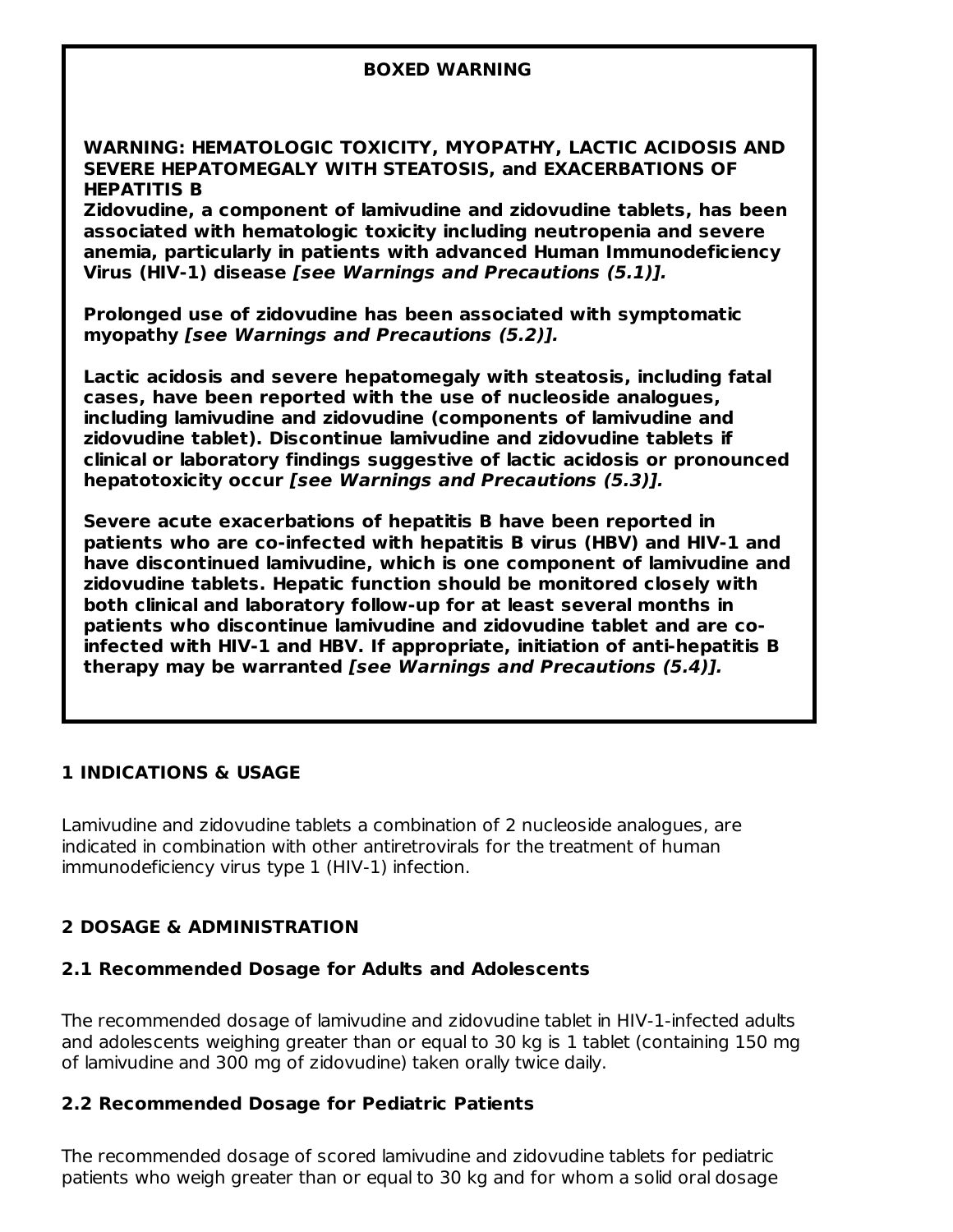form is appropriate is 1 tablet administered orally twice daily.

Before prescribing lamivudine and zidovudine tablets, children should be assessed for the ability to swallow tablets. If a child is unable to reliably swallow a lamivudine and zidovudine tablet, the liquid oral formulations should be prescribed: EPIVIR (lamivudine) oral solution and RETROVIR (zidovudine) syrup.

### **2.3 Not Recommended Due to Lack of Dosage Adjustment**

Because lamivudine and zidovudine is a fixed-dose tablet and cannot be dose adjusted, lamivudine and zidovudine tablets are not recommended for:

• pediatric patients weighing less than 30 kg *[see Use in Specific Populations (8.4)*].

• patients with creatinine clearance less than 50 mL per minute [see Use in Specific Populations (8.6)].

• patients with hepatic impairment [see Use in Specific Populations (8.7)].

• patients experiencing dose-limiting adverse reactions.

Liquid and solid oral formulations of the individual components of lamivudine and zidovudine tablets are available for these populations

## **3 DOSAGE FORMS & STRENGTHS**

Lamivudine and Zidovudine Tablets, USP contain 150 mg lamivudine and 300 mg zidovudine are white, film coated, capsule shaped tablets debossed with 'H' and score line on one side and '2' on other side.

### **4 CONTRAINDICATIONS**

.

Lamivudine and zidovudine tablets are contraindicated in patients with a previous hypersensitivity reaction to lamivudine or zidovudine.

## **5 WARNINGS AND PRECAUTIONS**

### **5.1 Hemotologic Toxicity/Bone Marrow Suppression**

Zidovudine, a component of lamivudine and zidovudine tablet, has been associated with hematologic toxicity including neutropenia and anemia, particularly in patients with advanced HIV-1 disease. Lamivudine and zidovudine tablet should be used with caution in patients who have bone marrow compromise evidenced by granulocyte count less than 1,000 cells per mm3 or hemoglobin less than 9.5 grams per dL [see Adverse Reactions (6.1)].

Frequent blood counts are strongly recommended in patients with advanced HIV-1 disease who are treated with lamivudine and zidovudine tablet. Periodic blood counts are recommended for other HIV-1-infected patients. If anemia or neutropenia develops, dosage interruption may be needed.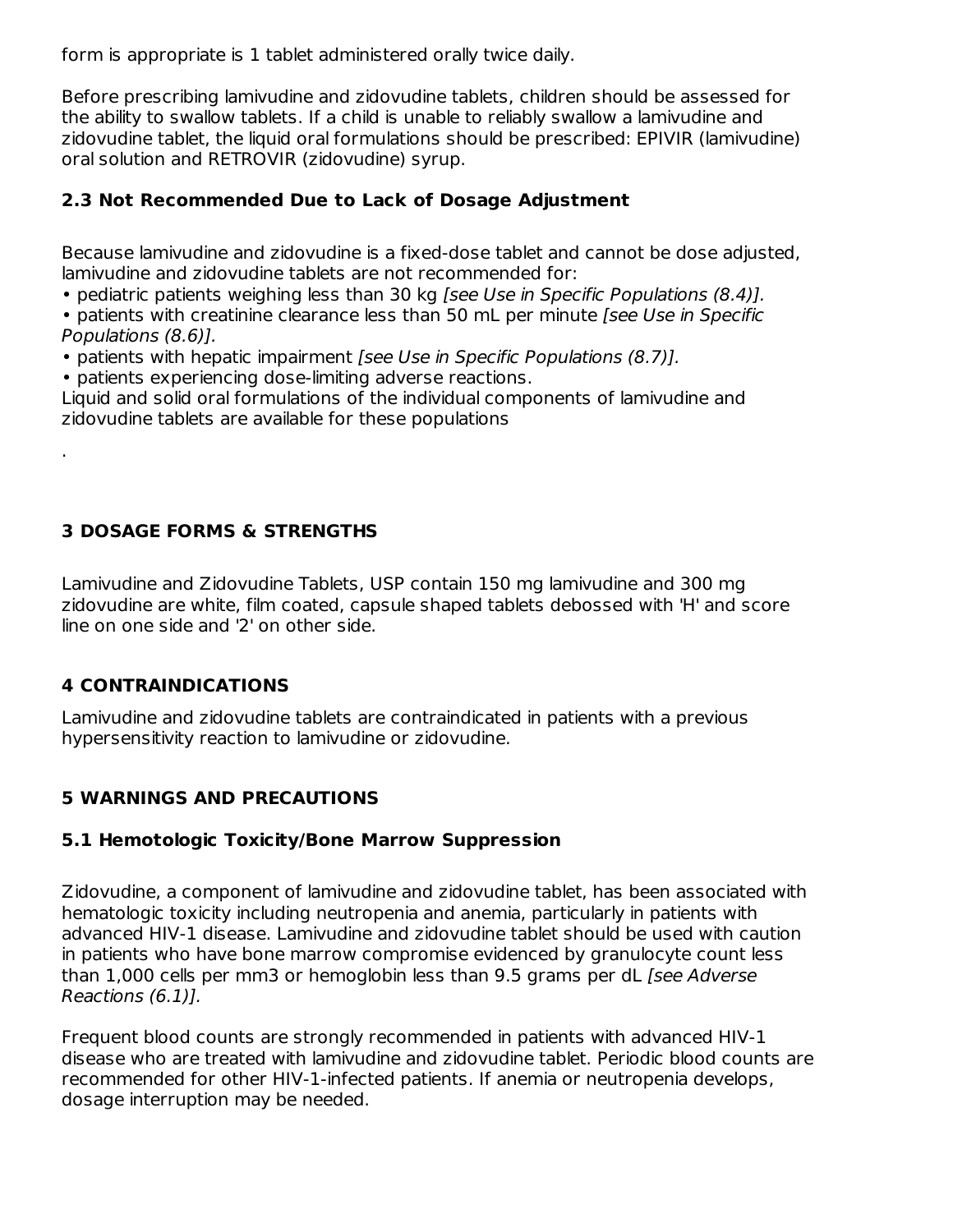### **5.2 Myopathy**

Myopathy and myositis, with pathological changes similar to that produced by HIV-1 disease, have been associated with prolonged use of zidovudine, and therefore may occur with therapy with lamivudine and zidovudine tablet.

#### **5.3 Lactic Acidosis and Severe Hepatomegaly with Steatosis**

Lactic acidosis and severe hepatomegaly with steatosis, including fatal cases, have been reported with the use of nucleoside analogues, including lamivudine and zidovudine (components of lamivudine and zidovudine tablet). A majority of these cases have been in women. Female sex and obesity may be risk factors for the development of lactic acidosis and severe hepatomegaly with steatosis in patients treated with antiretroviral nucleoside analogues. See full prescribing information for EPIVIR (lamivudine) and RETROVIR (zidovudine). Treatment with lamivudine and zidovudine tablet should be suspended in any patient who develops clinical or laboratory findings suggestive of lactic acidosis or pronounced hepatotoxicity, which may include hepatomegaly and steatosis even in the absence of marked transaminase elevations.

### **5.4 Patients with Hepatitis B Virus Co-infection**

#### Posttreatment Exacerbations of Hepatitis

Clinical and laboratory evidence of exacerbations of hepatitis have occurred after discontinuation of lamivudine. See full prescribing information for EPIVIR (lamivudine). Patients should be closely monitored with both clinical and laboratory follow-up for at least several months after stopping treatment.

#### Emergence of Lamivudine-Resistant HBV

Safety and efficacy of lamivudine have not been established for treatment of chronic hepatitis B in subjects dually infected with HIV-1 and HBV. Emergence of hepatitis B virus variants associated with resistance to lamivudine has been reported in HIV-1 infected subjects who have received lamivudine-containing antiretroviral regimens in the presence of concurrent infection with hepatitis B virus. See full prescribing information for EPIVIR (lamivudine).

#### **5.5 Use with Interferon- and Ribavirin-Based Regimens**

Patients receiving interferon alfa with or without ribavirin and lamivudine and zidovudine tablet should be closely monitored for treatment-associated toxicities, especially hepatic decompensation, neutropenia, and anemia. See full prescribing information for EPIVIR (lamivudine) and RETROVIR (zidovudine). Discontinuation of lamivudine and zidovudine tablets should be considered as medically appropriate. Dose reduction or discontinuation of interferon alfa, ribavirin, or both should also be considered if worsening clinical toxicities are observed, including hepatic decompensation (e.g., Child-Pugh greater than 6) (see full prescribing information for interferon and ribavirin).

Exacerbation of anemia has been reported in HIV-1/HCV co-infected patients receiving ribavirin and zidovudine. Coadministration of ribavirin and lamivudine and zidovudine tablets are not advised.

#### **5.6 Pancreatitis**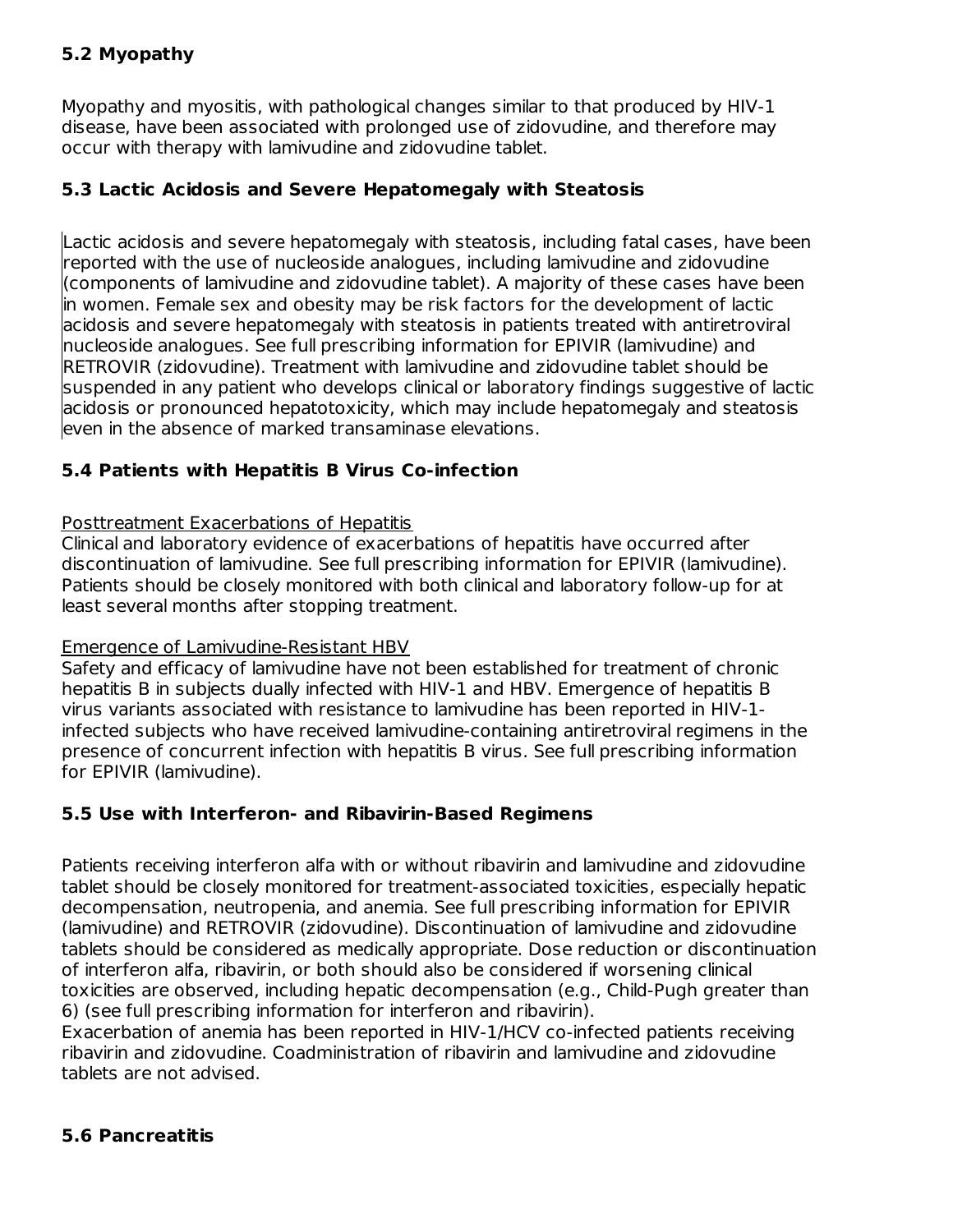Lamivudine and zidovudine tablet should be used with caution in patients with a history of pancreatitis or other significant risk factors for the development of pancreatitis. Treatment with lamivudine and zidovudine tablet should be stopped immediately if clinical signs, symptoms, or laboratory abnormalities suggestive of pancreatitis occur [see Adverse Reactions (6.1)].

### **5.7 Immune Reconstitution Syndrome**

Immune reconstitution syndrome has been reported in patients treated with combination antiretroviral therapy, including lamivudine and zidovudine tablet. During the initial phase of combination antiretroviral treatment, patients whose immune systems respond may develop an inflammatory response to indolent or residual opportunistic infections (such as Mycobacterium avium infection, cytomegalovirus, Pneumocystis jirovecii pneumonia [PCP], or tuberculosis), which may necessitate further evaluation and treatment.

Autoimmune disorders (such as Graves' disease, polymyositis, and Guillain-Barré syndrome) have also been reported to occur in the setting of immune reconstitution; however, the time to onset is more variable, and can occur many months after initiation of treatment.

## **5.8 Lipoatrophy**

Treatment with zidovudine, a component of lamivudine and zidovudine tablets, has been associated with loss of subcutaneous fat. The incidence and severity of lipoatrophy are related to cumulative exposure. This fat loss, which is most evident in the face, limbs, and buttocks, may be only partially reversible and improvement may take months to years after switching to a non-zidovudine- containing regimen. Patients should be regularly assessed for signs of lipoatrophy during therapy with zidovudine-containing products, and if feasible, therapy should be switched to an alternative regimen if there is suspicion of lipoatrophy.

# **6 ADVERSE REACTIONS**

The following adverse reactions are discussed in other sections of the labeling:

• Hematologic toxicity, including neutropenia and anemia [see Boxed Warning, Warnings and Precautions (5.1)].

- Symptomatic myopathy [see Boxed Warning, Warnings and Precautions (5.2)].
- Lactic acidosis and severe hepatomegaly with steatosis [see Boxed Warning, Warnings and Precautions (5.3)].
- Exacerbations of hepatitis B [see Boxed Warning, Warnings and Precautions (5.4)].
- Hepatic decompensation in patients co-infected with HIV-1 and hepatitis C [see Warnings and Precautions (5.5)].

• Exacerbation of anemia in HIV-1/HCV co-infected patients receiving ribavirin and zidovudine [see Warnings and Precautions (5.5)].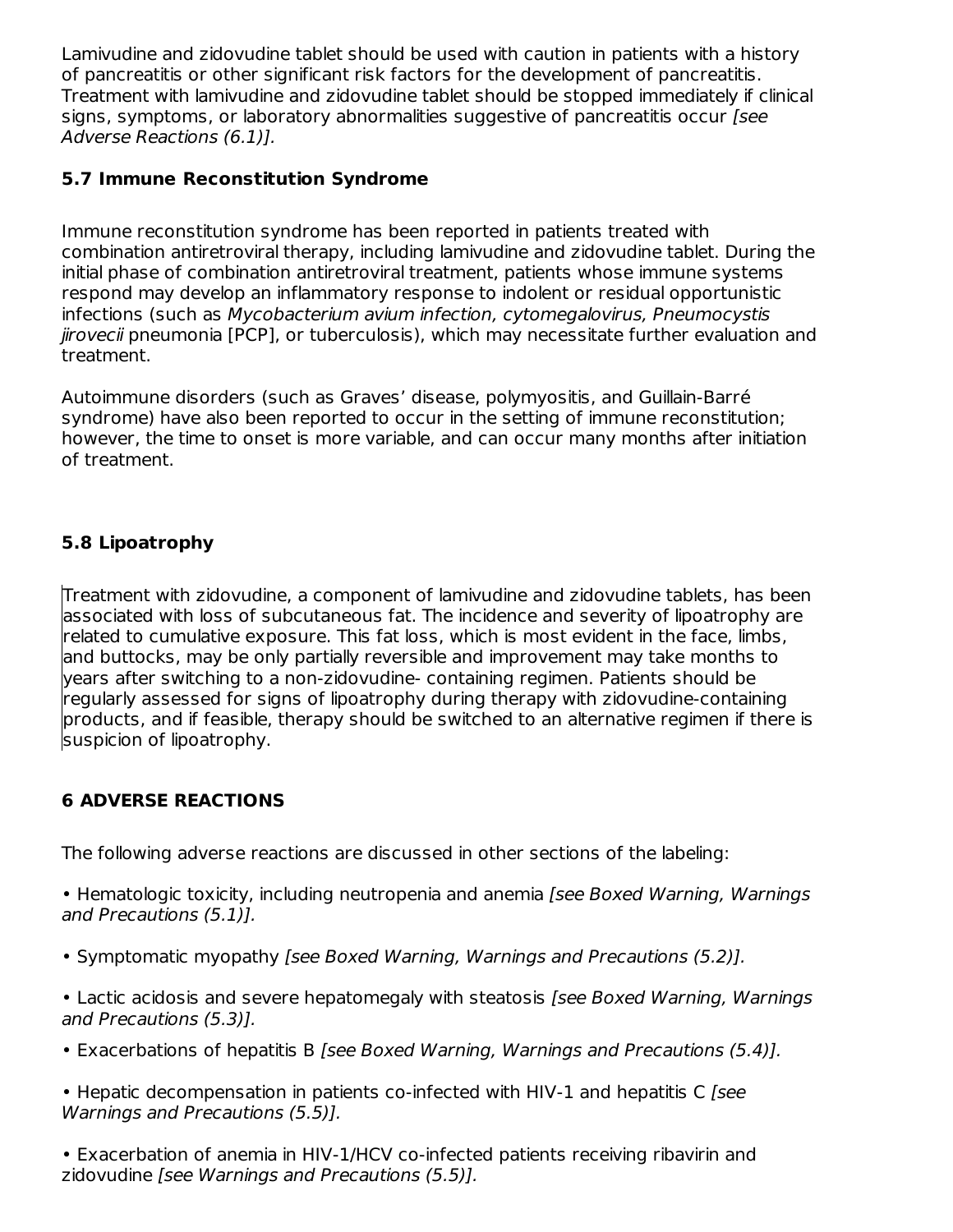- Pancreatitis [see Warnings and Precautions (5.6)].
- Immune reconstitution syndrome [see Warnings and Precautions (5.7)].
- Lipoatrophy [see Warnings and Precautions (5.8)].

#### **6.1 Clinical Trials Experience**

Because clinical trials are conducted under widely varying conditions, adverse reaction rates observed in the clinical trials of a drug cannot be directly compared with rates in the clinical trials of another drug and may not reflect the rates observed in clinical practice.

Lamivudine plus Zidovudine Administered as Separate Formulations

In 4 randomized, controlled trials of EPIVIR 300 mg per day plus RETROVIR 600 mg per day, the following selected adverse reactions and laboratory abnormalities were observed (Tables 1 and 2).

Table 1. Selected Clinical Adverse Reactions (Greater than or Equal to 5% Frequency) in 4 Controlled Clinical Trials with EPIVIR 300 mg per day and RETROVIR 600 mg per day

|                                    | <b>EPIVIR plus RETROVIR</b> |
|------------------------------------|-----------------------------|
| <b>Adverse Reaction</b>            | $(n = 251)$                 |
| <b>Body as a whole</b>             |                             |
| Headache                           | 35%                         |
| Malaise & fatigue                  | 27%                         |
| Fever or chills                    | 10%                         |
| <b>Digestive</b>                   |                             |
| Nausea                             | 33%                         |
| Diarrhea                           | 18%                         |
| Nausea & vomiting                  | 13%                         |
| Anorexia and/or decreased appetite | 10%                         |
| Abdominal pain                     | 9%                          |
| Abdominal cramps                   | 6%                          |
| Dyspepsia                          | 5%                          |
| <b>Nervous system</b>              |                             |
| Neuropathy                         | 12%                         |
| Insomnia & other sleep disorders   | 11%                         |
| <b>Dizziness</b>                   | 10%                         |
| Depressive disorders               | 9%                          |
| <b>Respiratory</b>                 |                             |
| Nasal signs & symptoms             | 20%                         |
| Cough                              | 18%                         |
| <b>Skin</b>                        |                             |
| Skin rashes                        | 9%                          |
| <b>Musculoskeletal</b>             |                             |
| Musculoskeletal pain               | 12%                         |
| Myalgia                            | 8%                          |
| Arthralgia                         | 5%                          |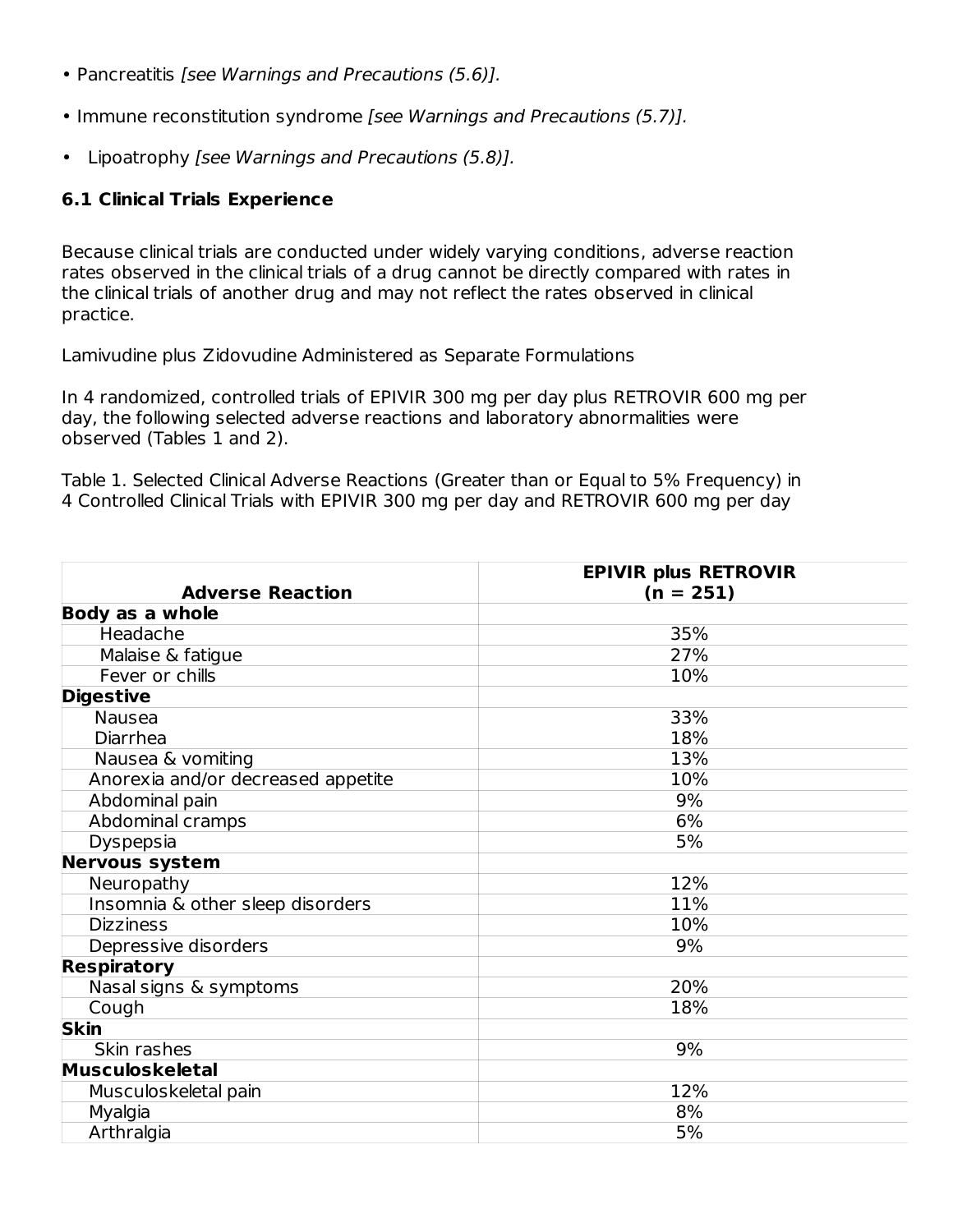Pancreatitis was observed in 9 of the 2,613 adult subjects (0.3%) who received EPIVIR in controlled clinical trials [see Warnings and Precautions (5.6)].

Selected laboratory abnormalities observed during therapy are listed in Table 2.

Table 2. Frequencies of Selected Laboratory Abnormalities among Adults in 4 Controlled Clinical Trials of EPIVIR 300 mg per day plus RETROVIR 600 mg per day a

| <b>Test</b><br>(Abnormal Level)                       | <b>EPIVIR plus RETROVIR % (n)</b> |
|-------------------------------------------------------|-----------------------------------|
| Neutropenia (ANC $\lt$ 750/mm <sup>3</sup> )          | $7.2\%$ (237)                     |
| Anemia (Hgb $<$ 8 g/dL)                               | $2.9\%$ (241)                     |
| Thrombocytopenia (platelets<br>$ $ < 50,000/mm $^3$ ) | $0.4\%$ (240)                     |
| $ALT (>5.0 \times ULN)$                               | $3.7\%$ (241)                     |
| $AST (>5.0 \times ULN)$                               | 1.7% (241)                        |
| Bilirubin $(>2.5x$ ULN)                               | $0.8\%$ (241)                     |
| Amylase $(>2.0 \times ULN)$                           | $4.2\%$ (72)                      |

ULN = Upper limit of normal.

ANC = Absolute neutrophil count.

 $n =$  Number of subjects assessed.

<sup>a</sup> Frequencies of these laboratory abnormalities were higher in subjects with mild laboratory abnormalities at baseline.

## **6.2 Postmarketing Experience**

The following adverse reactions have been identified during postmarketing use. Because these reactions are reported voluntarily from a population of unknown size, it is not always possible to reliably estimate their frequency or establish a causal relationship to drug exposure.

Body as a Whole

Redistribution/accumulation of body fat [see Warnings and Precautions (5.8)].

Cardiovascular Cardiomyopathy.

Endocrine and Metabolic Gynecomastia, hyperglycemia.

**Gastrointestinal** Oral mucosal pigmentation, stomatitis.

General Vasculitis, weakness.

Hemic and Lymphatic

Anemia, (including pure red cell aplasia and anemias progressing on therapy), lymphadenopathy, splenomegaly.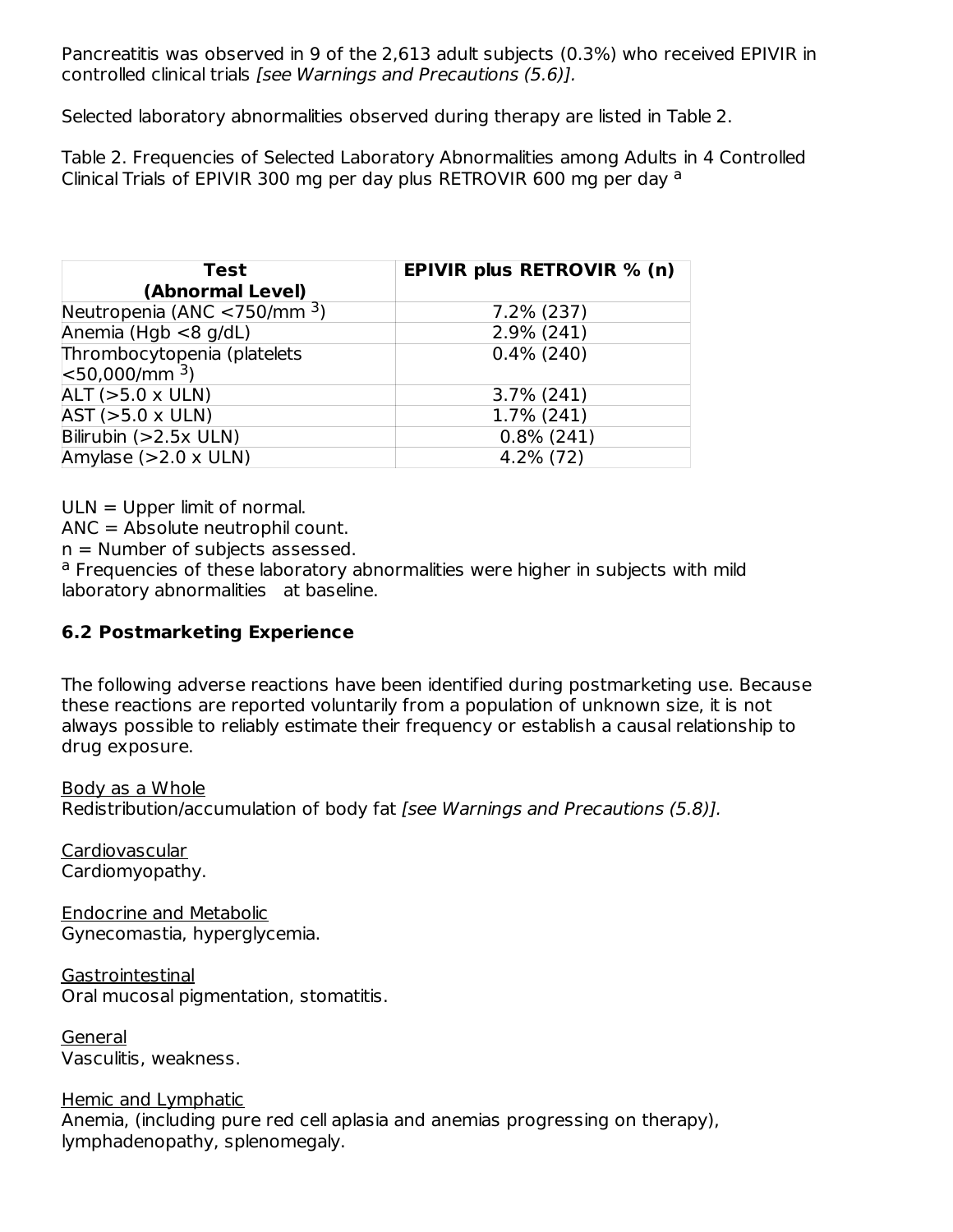Hepatic and Pancreatic Lactic acidosis and hepatic steatosis, pancreatitis, posttreatment exacerbations of hepatitis B [see Boxed Warning, Warnings and Precautions (5.3), (5.4), (5.6)].

Hypersensitivity Sensitization reactions (including anaphylaxis), urticaria.

Musculoskeletal Muscle weakness, CPK elevation, rhabdomyolysis.

Nervous Paresthesia, peripheral neuropathy, seizures.

Respiratory Abnormal breath sounds/wheezing.

Skin Alopecia, erythema multiforme, Stevens-Johnson syndrome.

## **7 DRUG INTERACTIONS**

• Agents antagonistic with zidovudine: Concomitant use should be avoided. (7.1)

- Hematologic/bone marrow suppressive/cytotoxic agents: May increase the hematologic toxicity of zidovudine. (7.1)
- Sorbitol: Coadministration of lamivudine and sorbitol may decrease lamivudine concentrations; when possible, avoid chronic coadministration. (7.2)

## **7.1 Zidovudine**

Agents Antagonistic with Zidovudine

Concomitant use of zidovudine with the following drugs should be avoided since an antagonistic relationship has been demonstrated in vitro:

- Stavudine
- Doxorubicine
- Nucleoside analogues, e.g., ribavirin

# Hematologic/Bone Marrow Suppressive/Cytotoxic Agents

Coadministration with the following drugs may increase the hematologic toxicity of zidovudine:

- Ganciclovir
- Interferon alfa
- Ribavirin
- Other bone marrow suppressive or cytotoxic agents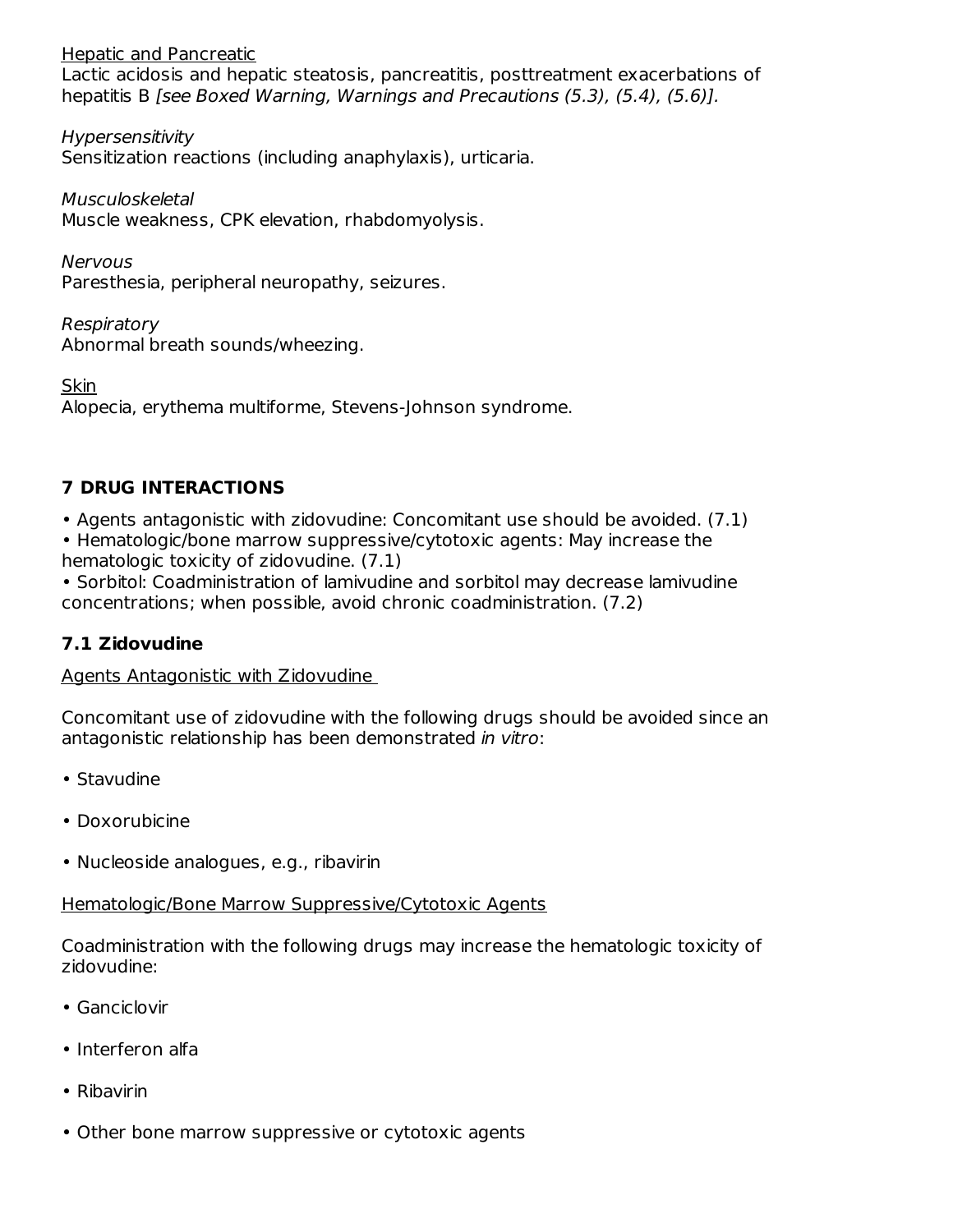### **7.2 Lamivudine**

#### **Sorbitol**

Coadministration of single doses of lamivudine and sorbitol resulted in a sorbitol dosedependent reduction in lamivudine exposures. When possible, avoid use of sorbitolcontaining medicines with lamivudine-containing medicines [see Clinical Pharmacology (12.3)].

#### **8 USE IN SPECIFIC POPULATIONS**

#### **8.1 Pregnancy**

Pregnancy Exposure RegistryThere is a pregnancy exposure registry that monitors pregnancy outcomes in women exposed to lamivudine and zidovudine during pregnancy. Healthcare providers are encouraged to register patients by calling the Antiretroviral Pregnancy Registry (APR) at 1-800-258-4263.

#### Risk Summary

Available data from the APR show no difference in the overall risk of birth defects for lamivudine or zidovudine compared with the background rate for birth defects of 2.7% in the Metropolitan Atlanta Congenital Defects Program (MACDP) reference population (see Data). The APR uses the MACDP as the U.S. reference population for birth defects in the general population. The MACDP evaluates women and infants from a limited geographic area and does not include outcomes for births that occurred at less than 20 weeks' gestation. The rate of miscarriage is not reported in the APR. The estimated background rate of miscarriage in clinically recognized pregnancies in the U.S. general population is 15% to 20%. The background risk for major birth defects and miscarriage for the indicated population is unknown.

In animal reproduction studies, oral administration of lamivudine to pregnant rabbits during organogenesis resulted in embryolethality at systemic exposure (AUC) similar to the recommended clinical dose; however, no adverse development effects were observed with oral administration of lamivudine to pregnant rats during organogenesis at plasma concentrations (C  $_{\sf max}$ ) 35 times the recommended clinical dose. Administration of oral zidovudine to female rats prior to mating and throughout gestation resulted in embryotoxicity at doses that produced systemic exposure (AUC) approximately 33 times higher than exposure at the recommended clinical dose. However, no embryotoxicity was observed after oral administration of zidovudine to pregnant rats during organogenesis at doses that produced systemic exposure (AUC) approximately 117 times higher than exposures at the recommended clinical dose. Administration of oral zidovudine to pregnant rabbits during organogenesis resulted in embryotoxicity at doses that produced systemic exposure (AUC) approximately 108 times higher than exposure at the recommended clinical dose. However, no embryotoxicity was observed at doses that produced systemic exposure (AUC) approximately 23 times higher than exposures at the recommended clinical dose (see Data).

### Data

Human Data: Lamivudine: Based on prospective reports to the APR of over 11,000 exposures to lamivudine during pregnancy resulting in live births (including over 4,500 exposed in the first trimester), there was no difference between the overall risk of birth defects for lamivudine compared with the background birth defect rate of 2.7% in a U.S. reference population of the MACDP. The prevalence of birth defects in live births was 3.1% (95% CI: 2.6% to 3.6%) following first trimester exposure to lamivudine-containing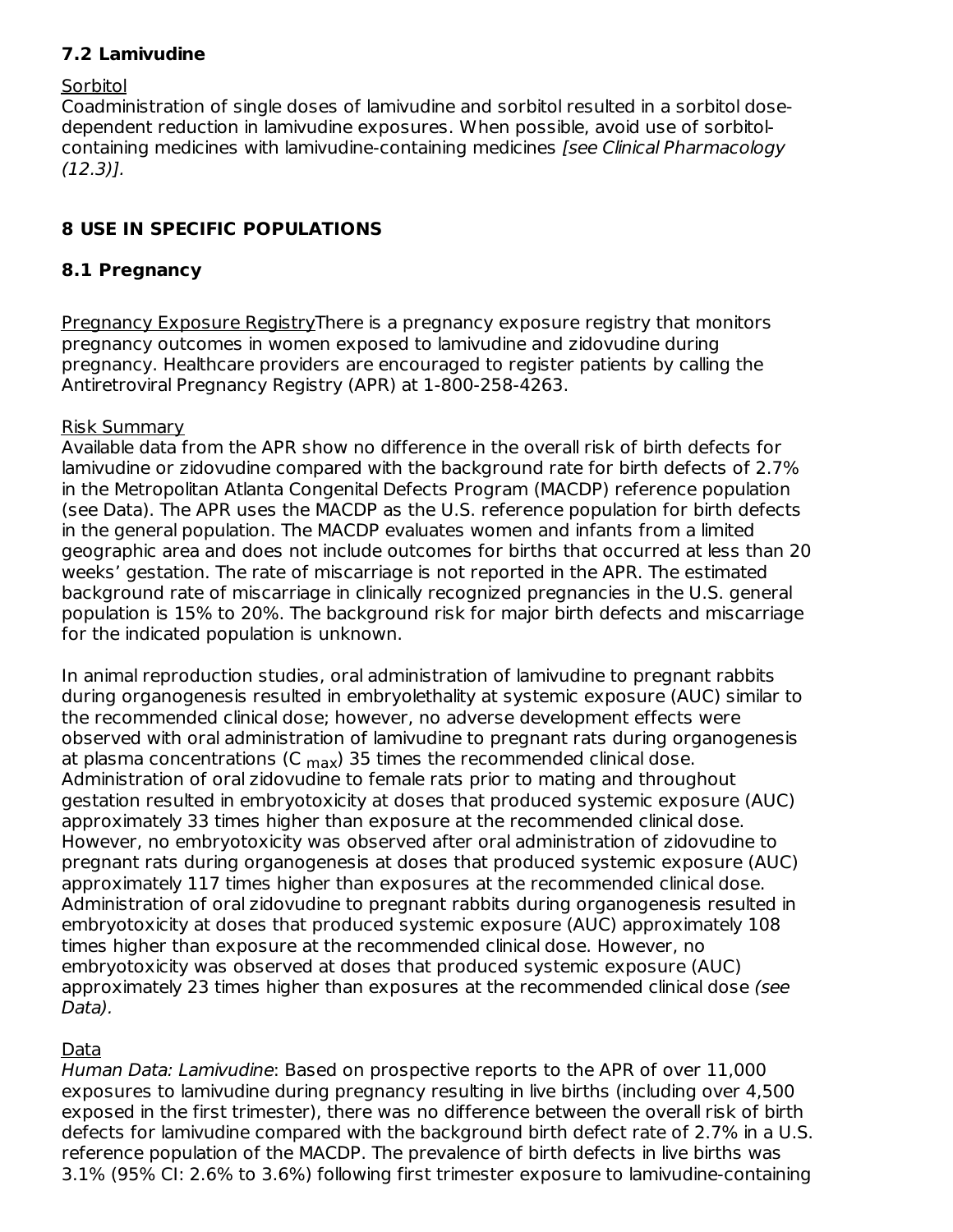regimens and 2.8% (95% CI: 2.5% to 3.3%) following second/third trimester exposure to lamivudine-containing regimens.

Lamivudine pharmacokinetics were studied in pregnant women during 2 clinical trials conducted in South Africa. The trial assessed pharmacokinetics in 16 women at 36 weeks' gestation using 150 mg lamivudine twice daily with zidovudine, 10 women at 38 weeks' gestation using 150 mg lamivudine twice daily with zidovudine, and 10 women at 38 weeks' gestation using lamivudine 300 mg twice daily without other antiretrovirals. These trials were not designed or powered to provide efficacy information. Lamivudine concentrations were generally similar in maternal, neonatal, and umbilical cord serum samples. In a subset of subjects, amniotic fluid specimens were collected following natural rupture of membranes and confirmed that lamivudine crosses the placenta in humans. Based on limited data at delivery, median (range) amniotic fluid concentrations of lamivudine were 3.9 (1.2 to 12.8)–fold greater compared with paired maternal serum concentration  $(n = 8)$ .

Zidovudine: Based on prospective reports to the APR of over 13,000 exposures to zidovudine during pregnancy resulting in live births (including over 4,000 exposed in the first trimester), there was no difference between the overall risk of birth defects for zidovudine compared with the background birth defect rate of 2.7% in a U.S. reference population of the MACDP. The prevalence of birth defects in live births was 3.2% (95% CI: 2.7% to 3.8%) following first trimester exposure to zidovudine-containing regimens and 2.8% (95% CI: 2.5% to 3.2%) following second/third trimester exposure to zidovudine-containing regimens.

A randomized, double-blind, placebo-controlled trial was conducted in HIV-1-infected pregnant women to determine the utility of zidovudine for the prevention of maternalfetal HIV-1 transmission. Zidovudine treatment during pregnancy reduced the rate of maternal-fetal HIV-1 transmission from 24.9% for infants born to placebo-treated mothers to 7.8% for infants born to mothers treated with zidovudine. There were no differences in pregnancy-related adverse events between the treatment groups. Of the 363 neonates that were evaluated, congenital abnormalities occurred with similar frequency between neonates born to mothers who received zidovudine and neonates born to mothers who received placebo. The observed abnormalities included problems in embryogenesis (prior to 14 weeks) or were recognized on ultrasound before or immediately after initiation of trial drug [see Clinical Studies (14.2)].

Zidovudine has been shown to cross the placenta and concentrations in neonatal plasma at birth were essentially equal to those in maternal plasma at delivery [see Clinical Pharmacology (12.3)].

Animal Data: Lamivudine: Lamivudine was administered orally to pregnant rats (at 90, 600, and 4,000 mg per kg per day) and rabbits (at 90, 300, and 1,000 mg per kg per day and at 15, 40, and 90 mg per kg per day) during organogenesis (on gestation Days 7 through 16 [rat] and 8 through 20 [rabbit]). No evidence of fetal malformations due to lamivudine was observed in rats and rabbits at doses producing plasma concentrations (C  $_{\text{max}}$ ) approximately 35 times higher than human exposure at the recommended daily dose. Evidence of early embryolethality was seen in the rabbit at system exposures (AUC) similar to those observed in humans, but there was no indication of this effect in the rat at plasma concentrations (C  $_{\sf max}$ ) 35 times higher than human exposure at the recommended daily dose. Studies in pregnant rats showed that lamivudine is transferred to the fetus through the placenta. In the fertility/pre-and postnatal development study in rats, lamivudine was administered orally at doses of 180, 900, and 4,000 mg per kg per day (from prior to mating through postnatal Day 20). In the study, development of the offspring, including fertility and reproductive performance, was not affected by maternal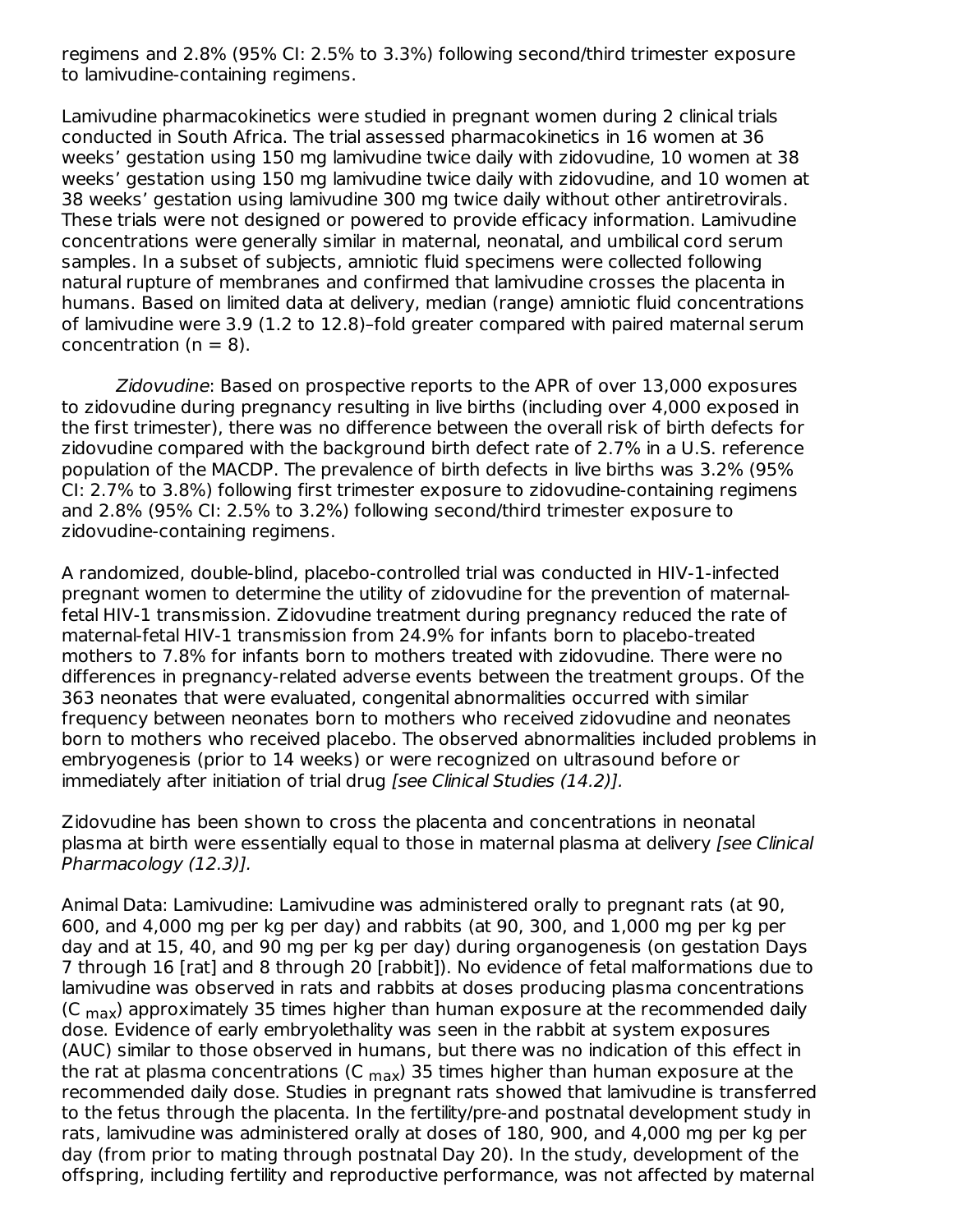administration of lamivudine.

Zidovudine: A study in pregnant rats (at 50, 150, or 450 mg per kg per day starting 26 days prior to mating through gestation to postnatal Day 21) showed increased fetal resorptions at doses that produced systemic exposures (AUC) approximately 33 times higher than exposure at the recommended daily human dose (300 mg twice daily). However, in an oral embryo-fetal development study in rats (at 125, 250, or 500 mg per kg per day on gestation Days 6 through 15), no fetal resorptions were observed at doses that produced systemic exposure (AUC) approximately 117 times higher than exposures at the recommended daily human dose. An oral embryo-fetal development study in rabbits (at 75, 150, or 500 mg per kg per day on gestation Days 6 through 18) showed increased fetal resorptions at the 500 mgper-kg-per-day dose, which produced systemic exposures (AUC) approximately 108 times higher than exposure at the recommended daily human dose; however, no fetal resorptions were noted at doses up to 150 mg per kg per day, which produced systemic exposure (AUC) approximately 23 times higher than exposures at the recommended daily human dose. These oral embryo-fetal development studies in the rat and rabbit revealed no evidence of fetal malformations with zidovudine. In another developmental toxicity study, pregnant rats (dosed at 3,000 mg per kg per day from Days 6 through 15 of gestation) showed marked maternal toxicity and an increased incidence of fetal malformations at exposures greater than 300 times the recommended daily human dose based on AUC. However, there were no signs of fetal malformations at doses up to 600 mg per kg per day.

### **8.2 Lactation**

#### Risk Summary

The Centers for Disease Control and Prevention recommends that HIV-1-infected mothers in the United States not breastfeed their infants to avoid risking postnatal transmission of HIV-1 infection. Lamivudine and zidovudine are present in human milk. There is no information on the effects of lamivudine or zidovudine on the breastfed infant or the effects of the drugs on milk production. Because of the potential for (1) HIV-1 transmission (in HIV-negative infants), (2) developing viral resistance (in HIVpositive infants), and (3) serious adverse reactions in a breastfed infant, instruct mothers not to breastfeed if they are receiving lamivudine and zidovudine.

### **8.4 Pediatric Use**

Lamivudine and zidovudine tablet is not recommended for use in pediatric patients who weigh less than 30 kg because it is a fixed-dose combination tablet that cannot be adjusted for this patient population [see Dosage and Administration (2.2)].

## **8.5 Geriatric Use**

Clinical trials of lamivudine and zidovudine tablet did not include sufficient numbers of subjects aged 65 and over to determine whether they respond differently from younger subjects. In general, caution should be exercised in the administration of lamivudine and zidovudine tablet in elderly patients reflecting the greater frequency of decreased hepatic, renal, or cardiac function, and of concomitant disease or other drug therapy [see Clinical Pharmacology (12.3)].

### **8.6 Patients with Impaired Renal Function**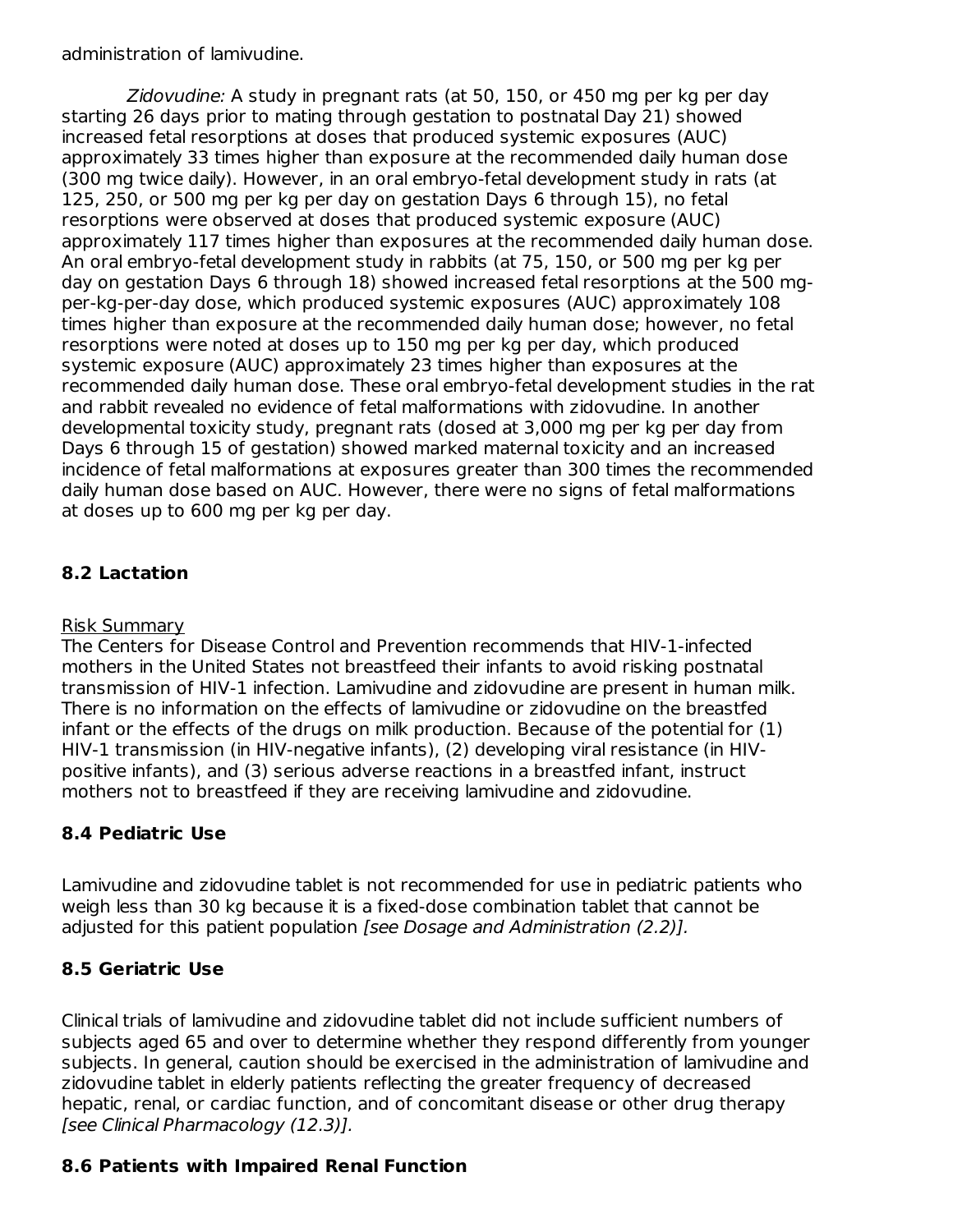Lamivudine and zidovudine tablet is not recommended for patients with creatinine clearance less than 50 mL per min because lamivudine and zidovudine tablet is a fixeddose combination and the dosage of the individual components cannot be adjusted. If a dose reduction of the lamivudine or zidovudine components of lamivudine and zidovudine tablet is required for patients with renal impairment then the individual components should be used [see Dosage and Administration (2.3), Clinical Pharmacology (12.3)].

#### **8.7 Patients with Impaired Hepatic Function**

Lamivudine and zidovudine tablet is a fixed-dose combination and the dosage of the individual components cannot be adjusted. Zidovudine is primarily eliminated by hepatic metabolism and zidovudine concentrations are increased in patients with impaired hepatic function, which may increase the risk of hematologic toxicity. Frequent monitoring of hematologic toxicities is advised.

#### **10 OVERDOSAGE**

There is no known specific treatment for overdose with lamivudine and zidovudine tablet. If overdose occurs, the patient should be monitored and standard supportive treatment applied as required.

#### Lamivudine

Because a negligible amount of lamivudine was removed via (4-hour) hemodialysis, continuous ambulatory peritoneal dialysis, and automated peritoneal dialysis, it is not known if continuous hemodialysis would provide clinical benefit in a lamivudine overdose event.

#### Zidovudine

Acute overdoses of zidovudine have been reported in pediatric patients and adults. These involved exposures up to 50 grams. No specific symptoms or signs have been identified following acute overdosage with zidovudine apart from those listed as adverse events such as fatigue, headache, vomiting, and occasional reports of hematological disturbances. Patients recovered without permanent sequelae. Hemodialysis and peritoneal dialysis appear to have a negligible effect on the removal of zidovudine, while elimination of its primary metabolite, 3'-azido-3'-deoxy-5'-O-β-Dglucopyranuronosylthymidine (GZDV), is enhanced.

### **11 DESCRIPTION**

Lamivudine and Zidovudine tablets, USP are combination tablets containing lamivudine and zidovudine. Lamivudine (EPIVIR) and zidovudine (RETROVIR, azidothymidine, AZT, or ZDV) are synthetic nucleoside analogues with activity against HIV-1.

Lamivudine and Zidovudine tablets, USP are for oral administration. Each film-coated tablet contains 150 mg of lamivudine, USP, 300 mg of zidovudine, USP, and the inactive ingredients microcrystalline cellulose, sodium starch glycolate, colloidal silicon dioxide, magnesium stearate and opadry white (hypromellose, polyethylene glycol, polysorbate 80 and titanium dioxide).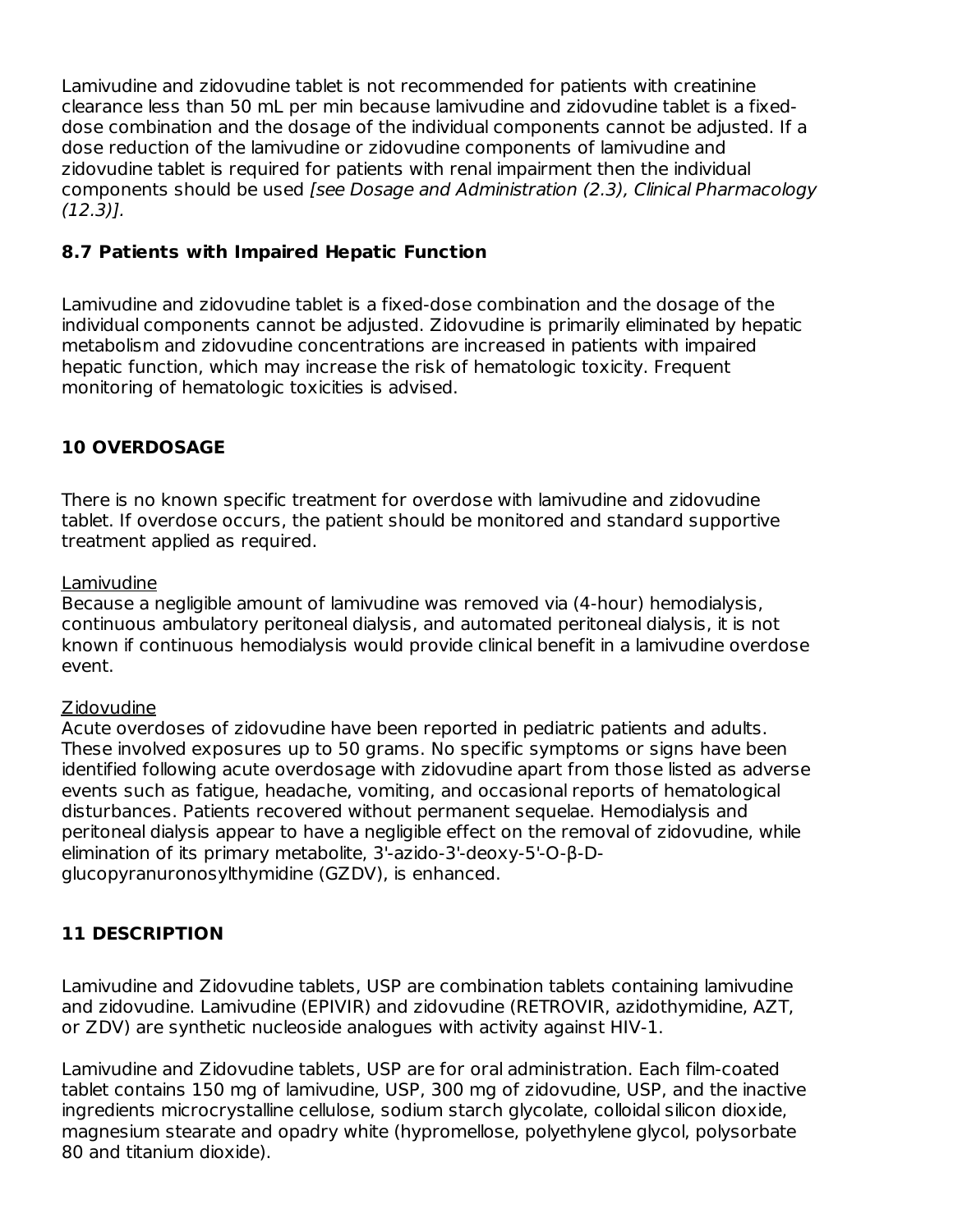#### Lamivudine

The chemical name of lamivudine is (2R,cis)-4-amino-1-(2-hydroxymethyl-1,3-oxathiolan-5-yl)-(1H)-pyrimidine-2-one. Lamivudine is the (-) enantiomer of a dideoxy analogue of cytidine. Lamivudine has also been referred to as (-)2',3'-dideoxy, 3'-thiacytidine. It has a molecular formula of C8H11N303S and a molecular weight of 229.26. It has the following structural formula:



Lamivudine USP is a white to off-white crystalline solid with a solubility of approximately 70 mg/mL in water at 20°C.

#### Zidovudine

The chemical name of zidovudine is 3'-azido-3'-deoxythymidine. It has a molecular formula of C  $_{\rm 10}$ H  $_{\rm 13}$ N  $_{\rm 5}$ O  $_{\rm 4}$  and a molecular weight of 267.24. It has the following structural formula:



Zidovudine USP is a white to beige, odorless, crystalline solid with a solubility of 20.1 mg/mL in water at 25°C. Meets USP Dissolution Test 2.

### **12 CLINICAL PHARMACOLOGY**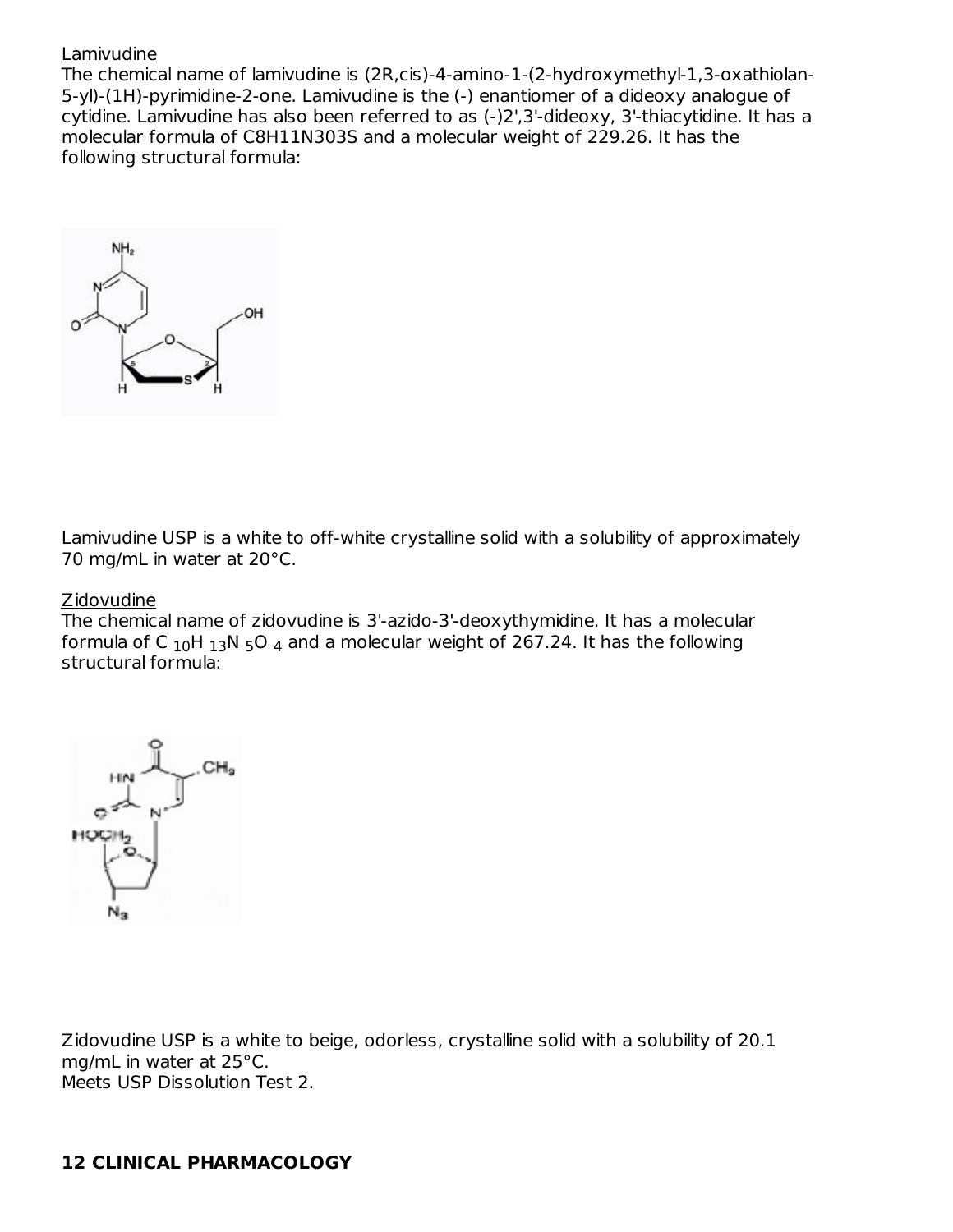### **12.1 Mechanism of Action**

Lamivudine and zidovudine tablet is an antiretroviral agent [see Microbiology (12.4)].

## **12.3 Pharmacokinetics**

### Pharmacokinetics in Adults

One lamivudine and zidovudine tablet was bioequivalent to 1 EPIVIR tablet (150 mg) plus 1 RETROVIR tablet (300 mg) following single-dose administration to fasting healthy subjects ( $n = 24$ ).

Lamivudine: Following oral administration, lamivudine is rapidly absorbed and extensively distributed. Binding to plasma protein is low. Approximately 70% of an intravenous dose of lamivudine is recovered as unchanged drug in the urine. Metabolism of lamivudine is a minor route of elimination (approximately 5% of an oral dose after 12 hours). In humans, the only known metabolite is the trans-sulfoxide metabolite (approximately 5% of an oral dose after 12 hours).

Zidovudine: Following oral administration, zidovudine is rapidly absorbed and extensively distributed. Binding to plasma protein is low. Zidovudine is eliminated primarily by hepatic metabolism. The major metabolite of zidovudine is GZDV. GZDV area under the curve (AUC) is about 3-fold greater than the zidovudine AUC. Urinary recovery of zidovudine and GZDV accounts for 14% and 74% of the dose following oral administration, respectively. A second metabolite, 3'-amino-3'-deoxythymidine (AMT), has been identified in plasma. The AMT AUC was one-fifth of the zidovudine AUC.

In humans, lamivudine and zidovudine are not significantly metabolized by cytochrome P450 enzymes.

The pharmacokinetic properties of lamivudine and zidovudine in fasting subjects are summarized in Table 3.

| Parameter                                 | Lamivudine                        |            | Zidovudine                        |               |
|-------------------------------------------|-----------------------------------|------------|-----------------------------------|---------------|
| Oral bioavailability (%)                  | $86 \pm 16$<br>$n = 12$           |            | $64 \pm 10$                       | $n = 5$       |
| Apparent volume of<br>distribution (L/kg) | $1.3 \pm 0.4$                     | $n = 20$   | $1.6 \pm 0.6$                     | $n = 8$       |
| Plasma protein binding (%)                | $36$                              |            | $38$                              |               |
| CSF:plasma ratio b                        | 0.12<br>$[0.04 \text{ to } 0.47]$ | $n = 38$ c | 0.60<br>$[0.04 \text{ to } 2.62]$ | $n =$<br>39 d |
| Systemic clearance (L/h/kg)               | $0.33 \pm 0.06$                   | $n = 20$   | $1.6 \pm 0.6$                     | $n = 6$       |
| Renal clearance (L/h/kg)                  | $0.22 \pm 0.06$                   | $n = 20$   | $0.34 \pm 0.05$                   | $n = 9$       |
| Elimination half-life (h) $e$             | 5<br>to 7                         |            | 0.5<br>to $3$                     |               |

#### **Table 3. Pharmacokinetic Parametersa for Lamivudine and Zidovudine in Adults**

aData presented as mean  $\pm$  standard deviation except where noted. bMedian [range]. cChildren. dAdults.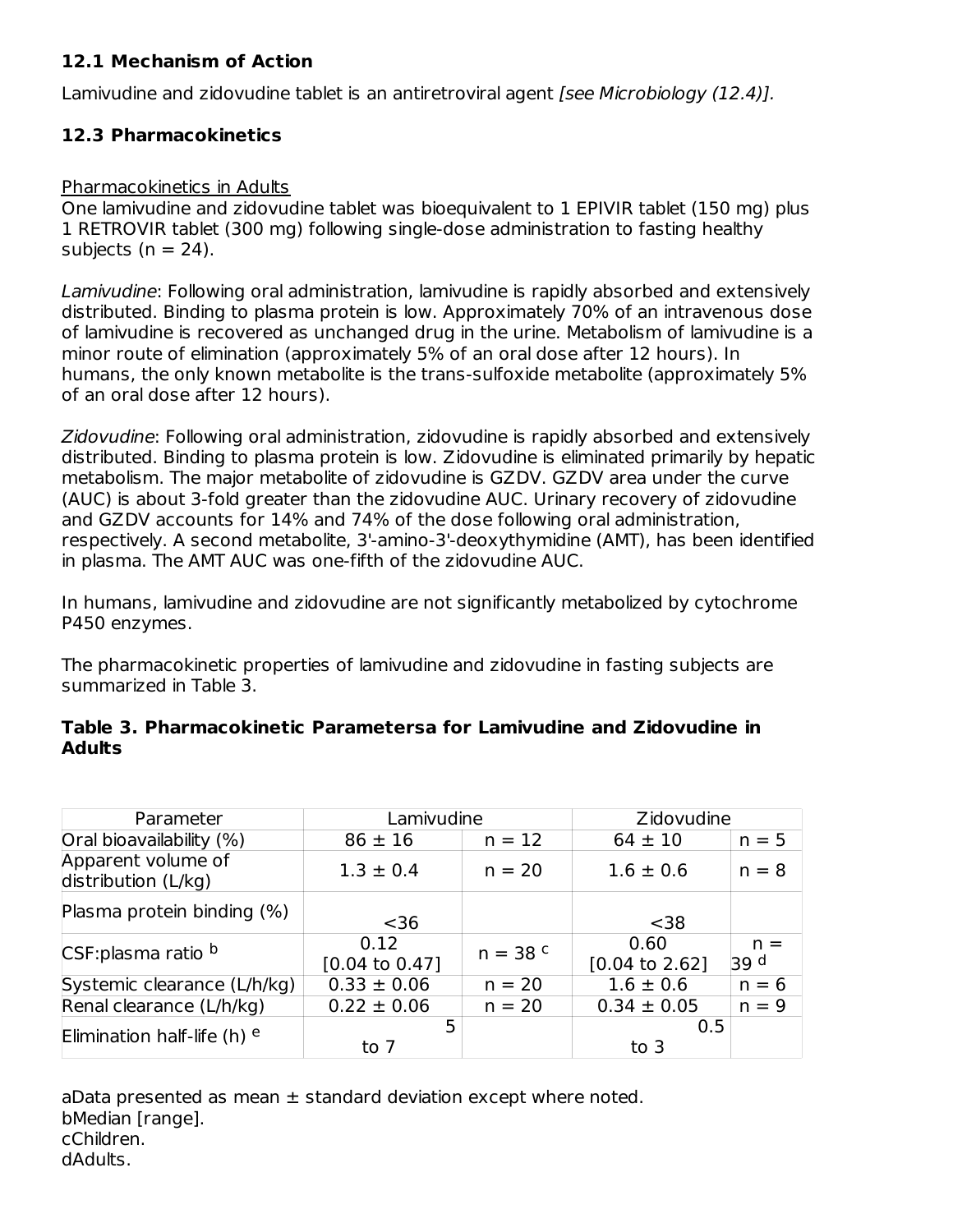eApproximate range.

Effect of Food on Absorption of Lamivudine and Zidovudine Tablet: Lamivudine and zidovudine tablet may be administered with or without food. The lamivudine and zidovudine AUC following administration of lamivudine and zidovudine tablet with food was similar when compared to fasting healthy subjects ( $n = 24$ ).

#### Specific Populations

Patients with Renal Impairment: Lamivudine and Zidovudine Tablet: The effect of renal impairment on the combination of lamivudine and zidovudine has not been evaluated (see the U.S. prescribing information for the individual lamivudine and zidovudine components).

Patients with Hepatic Impairment: Lamivudine and Zidovudine Tablet: The effect of hepatic impairment on the combination of lamivudine, and zidovudine has not been evaluated (see the U.S. prescribing information for the individual lamivudine and zidovudine components).

Pregnancy Women: Lamivudine: Lamivudine pharmacokinetics were studied in 36 pregnant women during 2 clinical trials conducted in South Africa. Lamivudine pharmacokinetics in pregnant women were similar to those seen in non-pregnant adults and in postpartum women. Lamivudine concentrations were generally similar in maternal, neonatal, and umbilical cord serum samples.

Zidovudine: Zidovudine pharmacokinetics have been studied in a Phase 1 trial of 8 women during the last trimester of pregnancy. Zidovudine pharmacokinetics were similar to those of non-pregnant adults. Consistent with passive transmission of the drug across the placenta, zidovudine concentrations in neonatal plasma at birth were essentially equal to those in maternal plasma at delivery.

Although data are limited, methadone maintenance therapy in 5 pregnant women did not appear to alter zidovudine pharmacokinetics.

Geriatric Patients: The pharmacokinetics of lamivudine and zidovudine have not been studied in subjects over 65 years of age.

Male and Female Patients: There are no significant or clinically relevant gender differences in the pharmacokinetics of the individual components (lamivudine or zidovudine) based on the available information that was analyzed for each of the individual components.

Racial Groups: Lamivudine: There are no significant or clinically relevant racial differences in lamivudine pharmacokinetics based on the available information that was analyzed for the individual lamivudine component.

Zidovudine: The pharmacokinetics of zidovudine with respect to race have not been determined.

#### Drug Interaction Studies

No drug interaction trials have been conducted using lamivudine and zidovudine tablets.

Lamivudine and Zidovudine: No clinically significant alterations in lamivudine or zidovudine pharmacokinetics were observed in 12 asymptomatic HIV-1-infected adult subjects given a single dose of zidovudine (200 mg) in combination with multiple doses of lamivudine (300 mg every12 hours).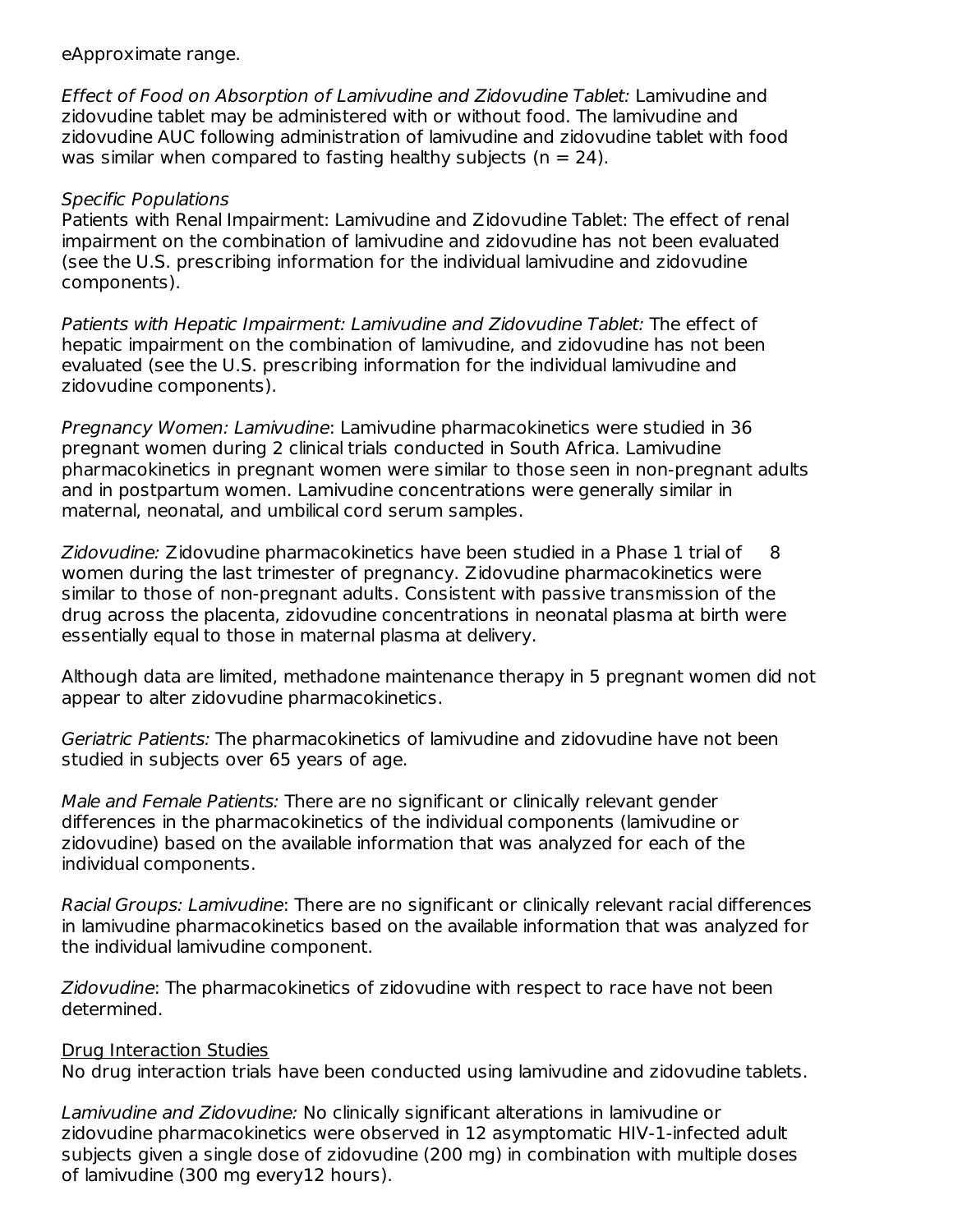Interferon Alfa: There was no significant pharmacokinetic interaction between lamivudine and interferon alfa in a trial of 19 healthy male subjects.

Ribavirin:In vitro data indicate ribavirin reduces phosphorylation of lamivudine, stavudine, and zidovudine. However, no pharmacokinetic (e.g., plasma concentrations or intracellular triphosphorylated active metabolite concentrations) or pharmacodynamic (e.g., loss of HIV-1/HCV virologic suppression) interaction was observed when ribavirin and lamivudine (n = 18), stavudine (n = 10), or zidovudine (n = 6) were coadministered as part of a multi-drug regimen to HIV-1/HCV co-infected subjects.

Sorbitol (Excipient): Lamivudine and sorbitol solutions were coadministered to 16 healthy adult subjects in an open-label, randomized-sequence, 4-period, crossover trial. Each subject received a single 300 mg dose of lamivudine oral solution alone or coadministered with a single dose of 3.2 grams, 10.2 grams, or 13.4 grams of sorbitol in solution. Coadministration of lamivudine with sorbitol resulted in dose-dependent decreases of 20%, 39%, and 44% in the AUC(0-24); 14%, 32%, and 36% in the AUC(∞); and 28%, 52%, and 55% in the Cmax: of lamivudine, respectively.

Table 4 presents drug interaction information for the individual components of lamivudine and zidovudine tablet.

|  | Table 4. Effect of Coadministered Drugs on Lamivudine and Zidovudine AUC a |  |  |  |
|--|----------------------------------------------------------------------------|--|--|--|
|  |                                                                            |  |  |  |

| <b>Coadministered</b><br><b>Drug and Dose</b>                     | Drug and<br><b>Dose</b>                       | n                       | <b>Concentrations of</b><br>Lamivudine or<br><b>Zidovudine</b> |                             | <b>Concentration</b><br><b>of</b><br><b>Coadministered</b> |
|-------------------------------------------------------------------|-----------------------------------------------|-------------------------|----------------------------------------------------------------|-----------------------------|------------------------------------------------------------|
|                                                                   |                                               |                         | <b>AUC</b>                                                     | <b>Variability</b>          | <b>Drug</b>                                                |
| Nelfinavir<br>750 mg every 8 h x 7<br>to<br>10 days               | Lamivudine<br>single<br>150 mg                | 11                      | <b>10%</b>                                                     | 95% CI:<br>1% to 20%        | ≪                                                          |
| Trimethoprim 160 mg/<br>Sulfamethoxazole<br>800 mg daily x 5 days | Lamivudine<br>single<br>300 mg                | 14                      | <b>143%</b>                                                    | 90% CI:<br>32% to 55%       | ≪                                                          |
| Atovaquone<br>750 mg every 12 h<br>with food                      | Zidovudine<br>200 mg every<br>8 h             | 14                      | <b>131%</b>                                                    | Range:<br>23% to 78% b      | «                                                          |
| Clarithromycin<br>500 mg twice daily                              | Zidovudine<br>100 mg<br>every 4 h x 7<br>days | 4                       | $-12%$                                                         | Range:<br>34% to 114%       | Not Reported                                               |
| Fluconazole<br>400 mg daily                                       | Zidovudine<br>200 mg every<br>8 h             | 12                      | <b>174%</b>                                                    | 95% CI:<br>54% to 98%       | Not Reported                                               |
| Methadone<br>30 to 90 mg daily                                    | Zidovudine<br>200 mg every<br>4 h             | 9                       | <b>143%</b>                                                    | Range:<br>16% to 64% b      | «                                                          |
| Nelfinavir<br>750 mg every 8 h x<br>$7$ to 10 days                | Zidovudine<br>single<br>200 mg                | 11                      | 35%                                                            | Range:<br>28% to 41%        | «                                                          |
| Probenecid<br>500 mg every 6 h $x$<br>$\overline{2}$              | Zidovudine 2<br>mg/kg every<br>8 h x 3 days   | $\overline{\mathbf{3}}$ | 106%                                                           | Range:<br>100% to 170%<br>h | Not Assessed                                               |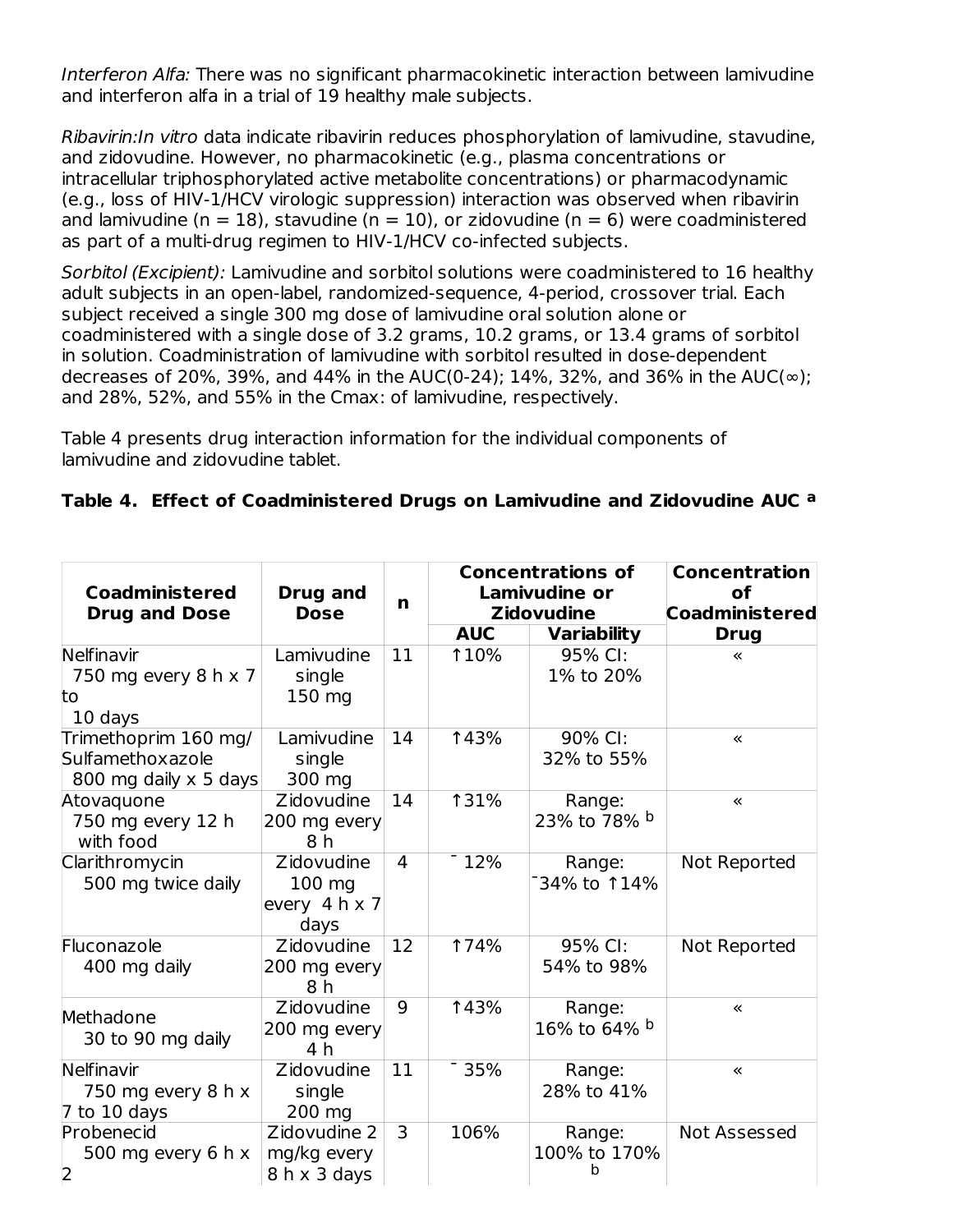| days                                                           |                                                     |   |        |                         |              |
|----------------------------------------------------------------|-----------------------------------------------------|---|--------|-------------------------|--------------|
| Rifampin<br>600 mg daily x<br>14 days                          | <b>Zidovudine</b><br>200 mg every<br>8hx<br>14 days | 8 | $-47%$ | 90% CI:<br>41% to 53%   | Not Assessed |
| Ritonavir<br>300 mg every 6 h $x$<br>4 days                    | Zidovudine<br>200 mg every<br>8 h x 4 days          | 9 | $-25%$ | 95% CI:<br>15% to 34%   | «            |
| Valproic acid<br>250 mg or 500 mg<br>every $8 h \times 4$ days | Zidovudine<br>100 mg every<br>8 h<br>x 4 days       | 6 | 80%    | Range:<br>64% to 130% b | Not Assessed |

 $\Box$   $\uparrow$  = Increase;  $\Box$  = Decrease;  $\Leftrightarrow$  = No significant change; AUC = Area under the concentration versus time curve:  $Cl =$  Confidence interval.

a This table is not all inclusive.

b Estimated range of percent difference.

#### **12.4 Microbiology**

#### Mechanism of Action

Lamivudine: Lamivudine is a synthetic nucleoside analogue. Intracellularly, lamivudine is phosphorylated to its active 5'-triphosphate metabolite, lamivudine triphosphate (3TC-TP). The principal mode of action of 3TC-TP is inhibition of reverse transcriptase (RT) via DNA chain termination after incorporation of the nucleotide analogue.

Zidovudine: Zidovudine is a synthetic nucleoside analogue. Intracellularly, zidovudine is phosphorylated to its active 5'-triphosphate metabolite, zidovudine triphosphate (ZDV - TP). The principal mode of action of ZDV-TP is inhibition of RT via DNA chain termination after incorporation of the nucleotide analogue.

#### Antiviral Activity

Lamivudine plus Zidovudine: In HIV-1-infected MT-4 cells, lamivudine in combination with zidovudine at various ratios was not antagonistic.

Lamivudine: The antiviral activity of lamivudine against HIV-1 was assessed in a number of cell lines including monocytes and fresh human peripheral blood lymphocytes (PBMCs) using standard susceptibility assays. EC  $_{50}$  values were in the range of 0.003 to 15 microM (1 microM = 0.23 mcg per mL). The median EC  $_{50}$  values of lamivudine were 60 nM (range: 20 to 70 nM), 35 nM (range: 30 to 40 nM), 30 nM (range: 20 to 90 nM), 20 nM (range: 3 to 40 nM), 30 nM (range: 1 to 60 nM), 30 nM (range: 20 to 70 nM), 30 nM (range: 3 to 70 nM), and 30 nM (range: 20 to 90 nM) against HIV-1 clades A-G and group O viruses ( $n = 3$  except  $n = 2$  for clade B) respectively. The EC50 values against HIV-2 isolates ( $n = 4$ ) ranged from 0.003 to 0.120 microM in PBMCs. Ribavirin (50 microM) used in the treatment of chronic HCV infection decreased the anti-HIV-1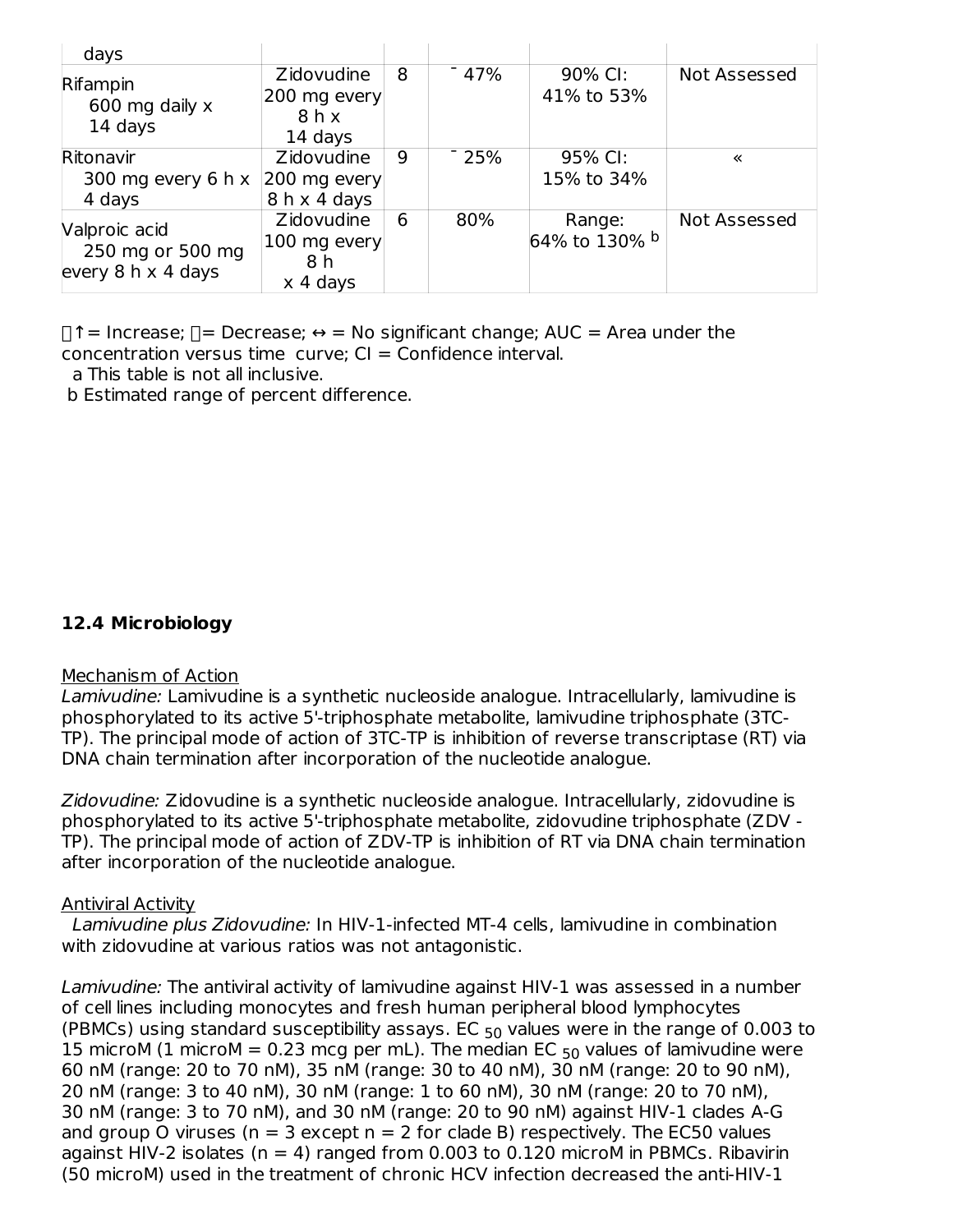activity of lamivudine by 3.5-fold in MT-4 cells.

Zidovudine: The antiviral activity of zidovudine against HIV-1 was assessed in a number of cell lines including monocytes and fresh human peripheral blood lymphocytes. The EC  $_{50}$  and EC  $_{90}$  values for zidovudine were 0.01 to 0.49 microM (1 microM = 0.27 mcg per mL) and 0.1 to 9 microM, respectively. HIV-1 from therapy-naive subjects with no amino acid substitutions associated with resistance gave median EC  $_{50}$  values of 0.011 microM (range:  $0.005$  to  $0.110$  microM) from Virco ( $n = 92$  baseline samples) and  $0.0017$ microM (range:  $0.006$  to  $0.0340$  microM) from Monogram Biosciences (n = 135 baseline samples). The EC  $_{50}$  values of zidovudine against different HIV-1 clades (A-G) ranged from 0.00018 to 0.02 microM, and against HIV-2 isolates from 0.00049 to 0.004 microM. Ribavirin has been found to inhibit the phosphorylation of zidovudine in cell culture.

Neither lamivudine nor zidovudine was antagonistic to tested anti-HIV agents, with the exception of stavudine where an antagonistic relationship with zidovudine has been demonstrated in cell culture. See full prescribing information for EPIVIR (lamivudine) and RETROVIR (zidovudine).

#### Resistance

In subjects receiving lamivudine monotherapy or combination therapy with lamivudine plus zidovudine, HIV-1 isolates from most subjects became phenotypically and genotypically resistant to lamivudine within 12 weeks.

HIV-1 strains resistant to both lamivudine and zidovudine have been isolated from subjects after prolonged lamivudine/zidovudine therapy. Dual resistance required the presence of multiple amino acid substitutions, the most essential of which may be G333E. The incidence of dual resistance and the duration of combination therapy required before dual resistance occurs are unknown.

Lamivudine: Lamivudine-resistant isolates of HIV-1 have been selected in cell culture and have also been recovered from subjects treated with lamivudine or lamivudine plus zidovudine. Genotypic analysis of isolates selected in cell culture and recovered from lamivudine-treated subjects showed that the resistance was due to a specific amino acid substitution in the HIV-1 reverse transcriptase at codon 184 changing the methionine to either valine or isoleucine (M184V/I).

Zidovudine: HIV-1 isolates with reduced susceptibility to zidovudine have been selected in cell culture and were also recovered from subjects treated with zidovudine. Genotypic analyses of the isolates selected in cell culture and recovered from zidovudine-treated subjects showed thymidine analogue mutation (TAM) substitutions in HIV-1 RT (M41L, D67N, K70R, L210W, T215Y or F, and K219E/R/H/Q/N) that confer zidovudine resistance. In general, higher levels of resistance were associated with greater number of substitutions.

In some subjects harboring zidovudine-resistant virus at baseline, phenotypic sensitivity to zidovudine was restored by 12 weeks of treatment with lamivudine and zidovudine.

#### Cross-Resistance

Cross-resistance has been observed among NRTIs. Cross-resistance between lamivudine and zidovudine has not been reported. In some subjects treated with lamivudine alone or in combination with zidovudine, isolates have emerged with a substitution at codon 184, which confers resistance to lamivudine.

TAM substitutions are selected by zidovudine and confer cross-resistance to abacavir,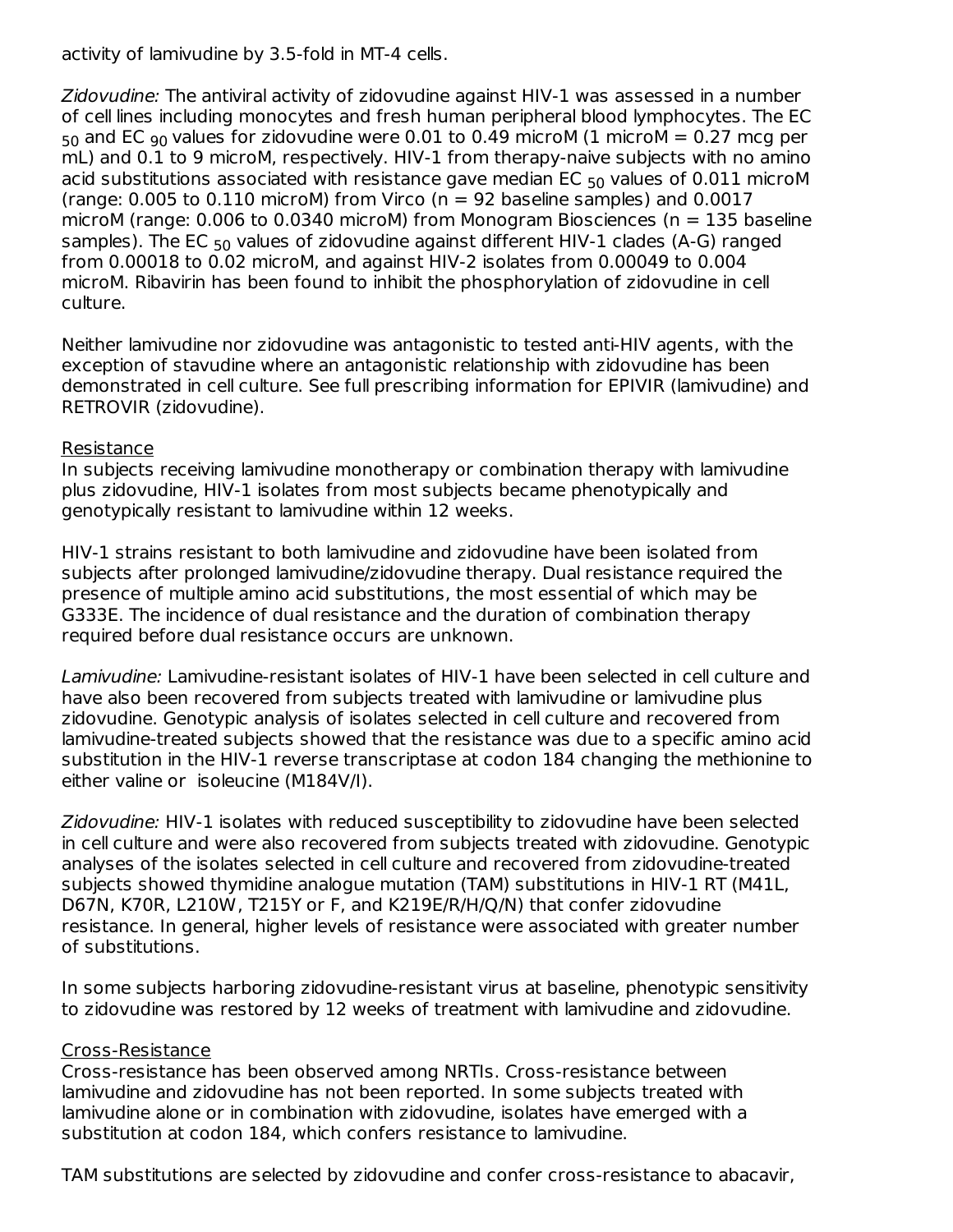didanosine, stavudine, and tenofovir.

### **13 NONCLINICAL TOXICOLOGY**

#### **13.1 Carcinogenesis & Mutagenesis & Impairment Of Fertility**

#### **Carcinogenicity**

Lamivudine: Long-term carcinogenicity studies with lamivudine in mice and rats showed no evidence of carcinogenic potential at exposures up to 10 times (mice) and 58 times (rats) the human exposures at the recommended dose of 300 mg.

Zidovudine: Zidovudine was administered orally at 3 dosage levels to separate groups of mice and rats (60 females and 60 males in each group). Initial single daily doses were 30, 60, and 120 mg per kg per day in mice and 80, 220, and 600 mg per kg per day in rats. The doses in mice were reduced to 20, 30, and 40 mg per kg per day after Day 90 because of treatment-related anemia, whereas in rats only the high dose was reduced to 450 mg per kg per day on Day 91 and then to 300 mg per kg per day on Day 279.

In mice, 7 late-appearing (after 19 months) vaginal neoplasms (5 non-metastasizing squamous cell carcinomas, 1 squamous cell papilloma, and 1 squamous polyp) occurred in animals given the highest dose. One late-appearing squamous cell papilloma occurred in the vagina of a middle-dose animal. No vaginal tumors were found at the lowest dose.

In rats, 2 late-appearing (after 20 months), non-metastasizing vaginal squamous cell carcinomas occurred in animals given the highest dose. No vaginal tumors occurred at the low or middle dose in rats. No other drug-related tumors were observed in either sex of either species.

At doses that produced tumors in mice and rats, the estimated drug exposure (as measured by AUC) was approximately 3 times (mouse) and 24 times (rat) the estimated human exposure at the recommended therapeutic dose of 100 mg every 4 hours.

It is not known how predictive the results of rodent carcinogenicity studies may be for humans.

#### **Mutagenicity**

Lamivudine: Lamivudine was mutagenic in an L5178Y mouse lymphoma assay and clastogenic in a cytogenetic assay using cultured human lymphocytes. Lamivudine was not mutagenic in a microbial mutagenicity assay, in an *in vitro* cell transformation assay, in a rat micronucleus test, in a rat bone marrow cytogenetic assay, and in an assay for unscheduled DNA synthesis in rat liver.

Zidovudine: Zidovudine was mutagenic in an L5178Y mouse lymphoma assay, positive in an *in vitro* cell transformation assay, clastogenic in a cytogenetic assay using cultured human lymphocytes, and positive in mouse and rat micronucleus tests after repeated doses. It was negative in a cytogenetic study in rats given a single dose.

#### Impairment of Fertility

Lamivudine: Lamivudine did not affect male or female fertility in rats at doses up to 4,000 mg per kg per day, associated with concentrations approximately 42 times (male) or 63 times (female) higher than the concentrations (C  $_{\text{max}}$ ) in humans at the dose of 300 mg.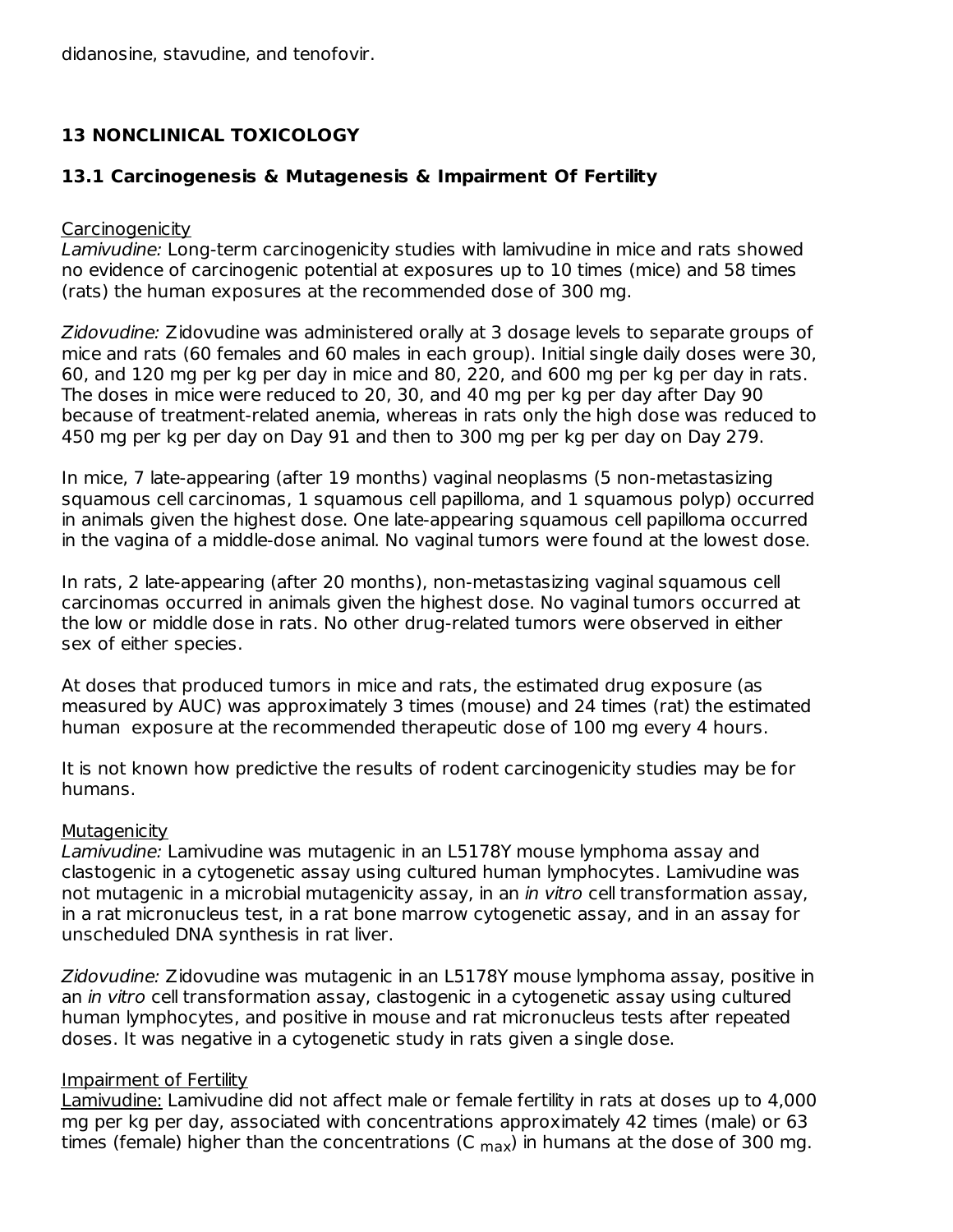Zidovudine: Zidovudine, administered to male and female rats at doses up to 450 mg per kg per day, which is 7 times the recommended adult dose (300 mg twice daily) based on body surface area, had no effect on fertility based on conception rates.

### **13.2 Animal Toxicology and/or Pharmacology**

### Lamivudine

Reproduction studies have been performed in rats and rabbits at orally administered doses up to 4,000 mg per kg per day and 1,000 mg per kg per day, respectively, producing plasma levels up to approximately 35 times that for the adult HIV dose. No evidence of teratogenicity due to lamivudine was observed. Evidence of early embryolethality was seen in the rabbit at exposure levels similar to those observed in humans, but there was no indication of this effect in the rat at exposure levels up to 35 times those in humans. Studies in pregnant rats and rabbits showed that lamivudine is transferred to the fetus through the placenta.

### **Zidovudine**

Oral teratology studies in the rat and in the rabbit at doses up to 500 mg per kg per day revealed no evidence of teratogenicity with zidovudine. Zidovudine treatment resulted in embryo/fetal toxicity as evidenced by an increase in the incidence of fetal resorptions in rats given 150 or 450 mg per kg per day and rabbits given 500 mg per kg per day. The doses used in the teratology studies resulted in peak zidovudine plasma concentrations (after one-half of the daily dose) in rats 66 to 226 times, and in rabbits 12 to 87 times, mean steady-state peak human plasma concentrations (after one-sixth of the daily dose) achieved with the recommended daily dose (100 mg every 4 hours). In an in vitro experiment with fertilized mouse oocytes, zidovudine exposure resulted in a dosedependent reduction in blastocyst formation. In an additional teratology study in rats, a dose of 3,000 mg per kg per day (very near the oral median lethal dose in rats of 3,683 mg per kg) caused marked maternal toxicity and an increase in the incidence of fetal malformations. This dose resulted in peak zidovudine plasma concentrations 350 times peak human plasma concentrations. (Estimated AUC in rats at this dose level was 300 times the daily AUC in humans given 600 mg per day.) No evidence of teratogenicity was seen in this experiment at doses of 600 mg per kg per day or less.

### **14 CLINICAL STUDIES**

One lamivudine and zidovudine tablet given twice daily is an alternative regimen to EPIVIR tablets 150 mg twice daily plus RETROVIR 600 mg per day in divided doses.

### **14.1 Adults**

The NUCB3007 (CAESAR) trial was conducted using EPIVIR 150-mg tablets (150 mg twice daily) and RETROVIR 100-mg capsules  $(2 \times 100 \text{ mg } 3 \text{ times }$  daily). CAESAR was a multi-center, double-blind, placebo-controlled trial comparing continued current therapy (zidovudine alone [62% of subjects] or zidovudine with didanosine or zalcitabine [38% of subjects]) to the addition of EPIVIR or EPIVIR plus an investigational non-nucleoside reverse transcriptase inhibitor, randomized 1:2:1. A total of 1,816 HIV-1-infected adults with 25 to 250 (median 122) CD4 cells per mm  $^3$  at baseline were enrolled: median age was 36 years, 87% were male, 84% were nucleoside-experienced, and 16% were therapy-naive. The median duration on trial was 12 months. Results are summarized in Table 5.

### **Table 5. Number of Subjects (%) with at Least 1 HIV-1 Disease-Progression**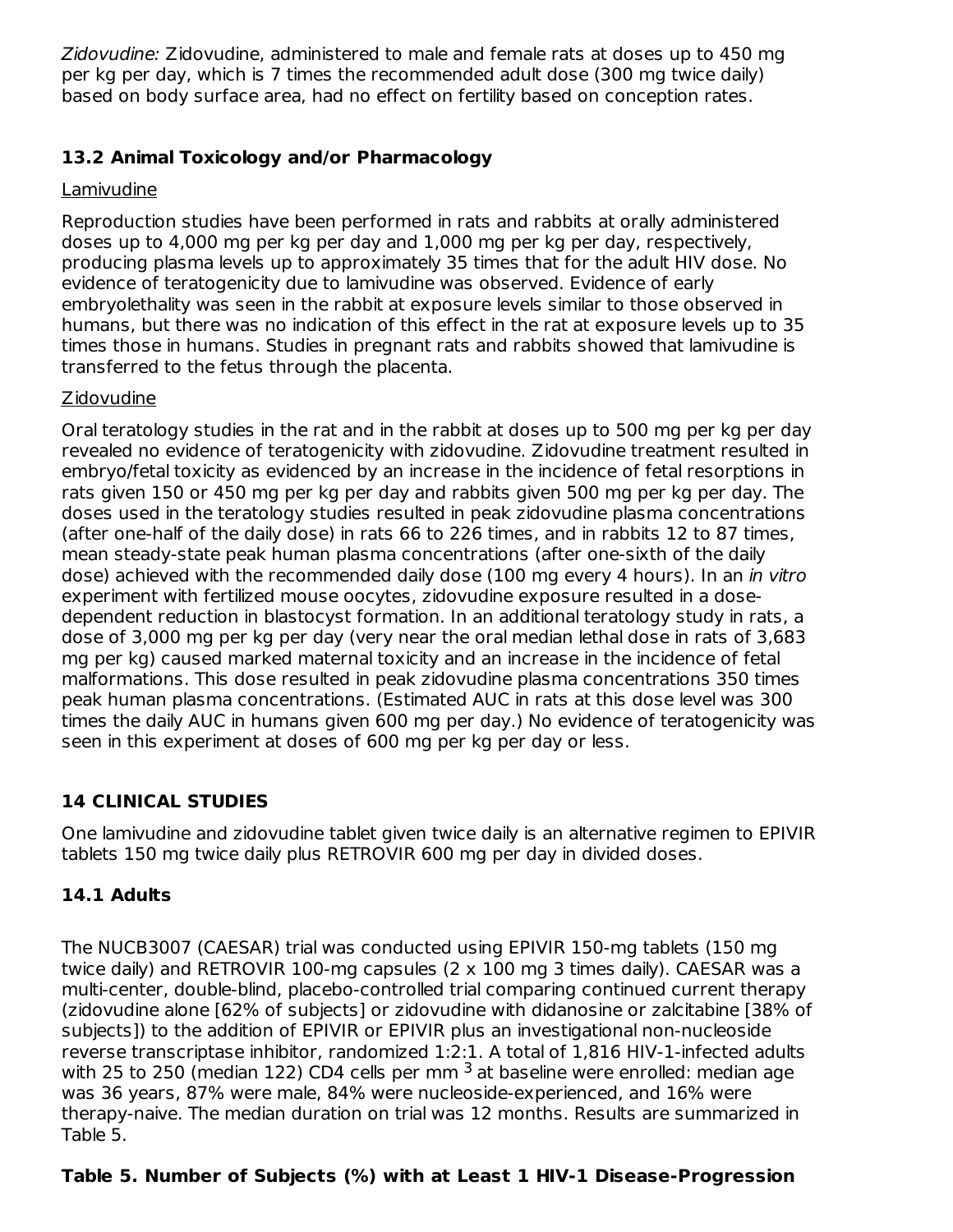| <b>Endpoint</b>                    | Current<br><b>Therapy</b><br>$(n=460)$ | <b>EPIVIR plus</b><br><b>Current Therapy</b><br>$(n = 896)$ | <b>EPIVIR</b> plus a<br>NNRTI <sup>a</sup> plus<br><b>Current Therapy</b><br>$(n = 460)$ |
|------------------------------------|----------------------------------------|-------------------------------------------------------------|------------------------------------------------------------------------------------------|
| $HIV-1$<br>progression or<br>death | 90 (19.6%)                             | 86 (9.6%)                                                   | 41 (8.9%)                                                                                |
| <b>Death</b>                       | 27 (5.9%)                              | 23(2.6%)                                                    | 14 (3.0%)                                                                                |

aAn investigational non-nucleoside reverse transcriptase inhibitor not approved in the United States.

### **14.2 Prevention of Maternal-Fetal HIV-1 Transmission**

The utility of zidovudine alone for the prevention of maternal-fetal HIV-1 transmission was demonstrated in a randomized, double-blind, placebo-controlled trial conducted in HIV-1-infected pregnant women with CD4+ cell counts of 200 to 1,818 cells per mm  $^3$ (median in the treated group: 560 cells per mm  $3$ ) who had little or no previous exposure to zidovudine. Oral zidovudine was initiated between 14 and 34 weeks of gestation (median 11 weeks of therapy) followed by IV administration of zidovudine during labor and delivery. Following birth, neonates received oral zidovudine syrup for 6 weeks. The trial showed a statistically significant difference in the incidence of HIV-1 infection in the neonates (based on viral culture from peripheral blood) between the group receiving zidovudine and the group receiving placebo. Of 363 neonates evaluated in the trial, the estimated risk of HIV-1 infection was 7.8% in the group receiving zidovudine and 24.9% in the placebo group, a relative reduction in transmission risk of 68.7%. Zidovudine was well tolerated by mothers and infants. There was no difference in pregnancy-related adverse events between the treatment groups.

### **16 HOW SUPPLIED/STORAGE AND HANDLING**

Lamivudine and Zidovudine Tablets, USP containing 150 mg lamivudine and 300 mg zidovudine, are white, film coated, capsule shaped tablets debossed with 'H' and score line on one side and '2' on other side. They are available as follows:

6 Tablets/Bottle (NDC 43063-900-06) **Store at 20 to 25°C (68 to 77°F) [see USP Controlled Room Temperature]**

### **17 PATIENT COUNSELING INFORMATION**

#### Neutropenia and Anemia

Inform patients that the important toxicities associated with zidovudine are neutropenia and/or anemia. Inform them of the extreme importance of having their blood counts followed closely while on therapy, especially for patients with advanced HIV-1 disease [see Boxed Warning, Warnings and Precautions (5.1)].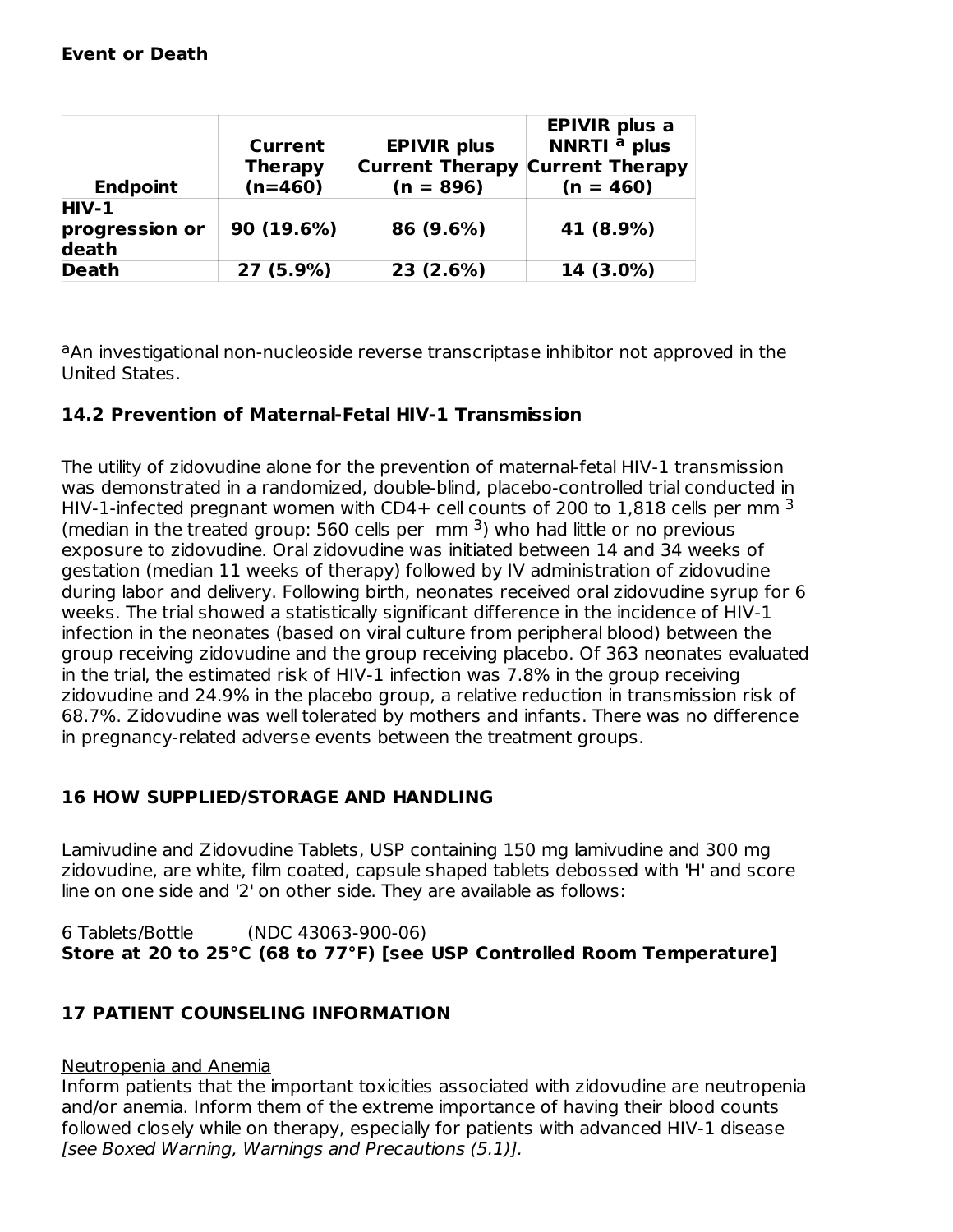#### Myopathy

Inform patients that myopathy and myositis with pathological changes, similar to that produced by HIV-1 disease, have been associated with prolonged use of zidovudine [see Warnings and Precautions (5.2)].

#### Lactic Acidosis/Hepatomegaly with Steatosis

Advise patients that lactic acidosis and severe hepatomegaly with steatosis have been reported with use of nucleoside analogues and other antiretrovirals. Advise patients to stop taking lamivudine and zidovudine if they develop clinical symptoms suggestive of lactic acidosis or pronounced hepatotoxicity *[see Warnings and Precautions (5.3)].* 

#### Patients with Hepatitis B or C Co-infection

Advise patients co-infected with HIV-1 and HBV that worsening of liver disease has occurred in some cases when treatment with lamivudine was discontinued. Advise patients to discuss any changes in regimen with their healthcare provider *[see Warnings*] and Precautions (5.4)].

Inform patients with HIV-1/HCV co-infection that hepatic decompensation (some fatal) has occurred in HIV-1/HCV co-infected patients receiving combination antiretroviral therapy for HIV-1 and interferon alfa with or without ribavirin [see Warnings and Precautions (5.5)].

#### Drug Interactions

Advise patients that other medications may interact with lamivudine and zidovudine and certain medications, including ganciclovir, interferon alfa, and ribavirin, may exacerbate the toxicity of zidovudine, a component of lamivudine and zidovudine tablets [see Drug Interactions (7.1)].

#### Immune Reconstitution Syndrome

Advise patients to inform their healthcare provider immediately of any signs and symptoms of infection as inflammation from previous infection may occur soon after combination antiretroviral therapy, including when lamivudine and zidovudine is started [see Warnings and Precautions (5.7)].

#### Lipoatrophy

Advise patients that loss of subcutaneous fat may occur in patients receiving lamivudine and zidovudine and that they will be regularly assessed during therapy [see Warnings] and Precautions (5.8)].

#### Pregnancy Registry

Advise patients that there is a pregnancy exposure registry that monitors pregnancy outcomes in women exposed to lamivudine and zidovudine during pregnancy [see Use in Specific Populations (8.1)].

#### **Lactation**

Instruct women with HIV-1 infection not to breastfeed because HIV-1 can be passed to the baby in the breast milk [see Use in Specific Populations (8.2)].

#### Missed Dose

Instruct patients that if they miss a dose of lamivudine and zidovudine, to take it as soon as they remember. Advise patients not to double their next dose or take more than the prescribed dose [see Dosage and Administration (2)].

EPIVIR, and RETROVIR are trademarks owned by or licensed to the ViiV Healthcare group of companies.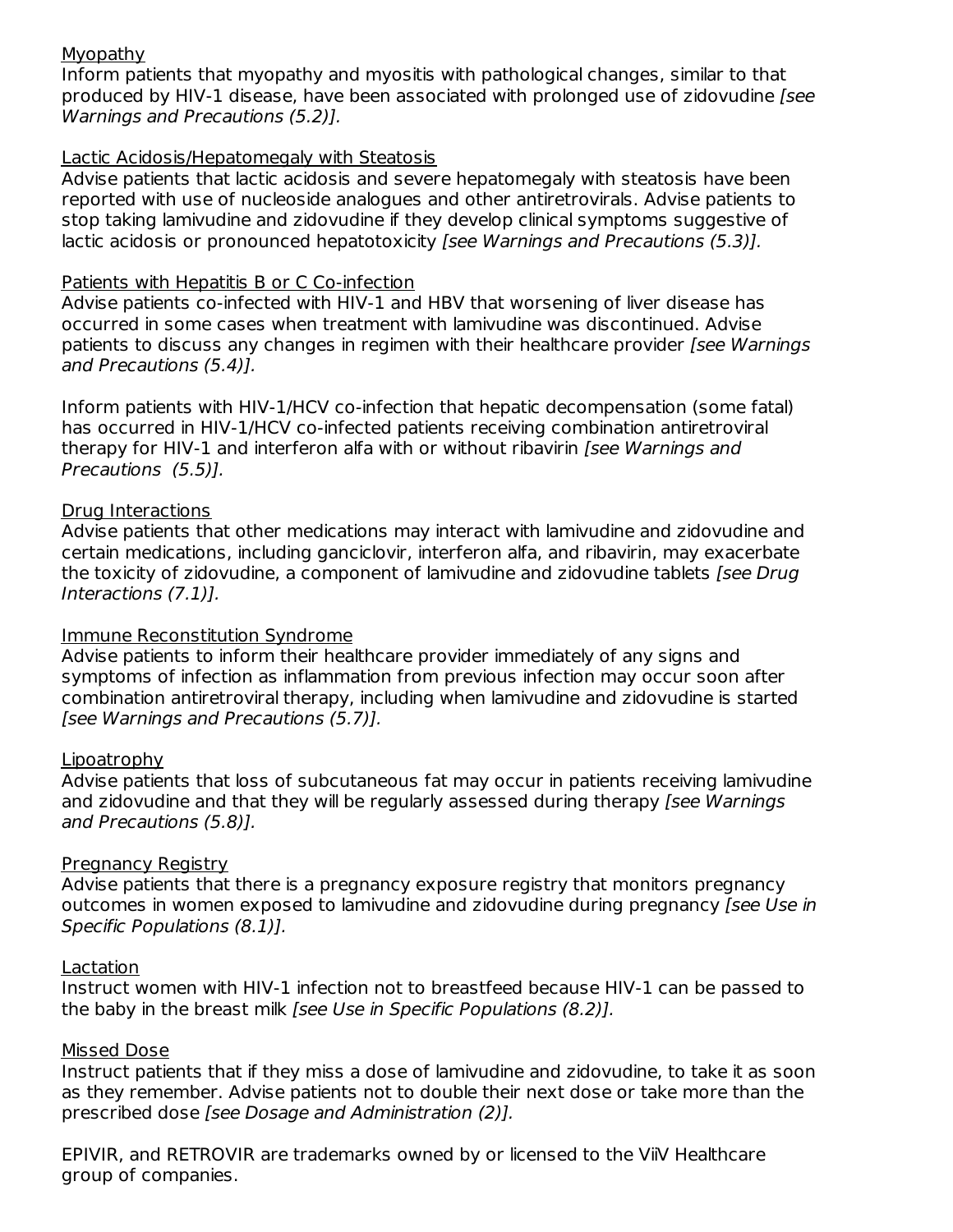The other brands listed are trademarks owned by or licensed to their respective owners and are not owned by or licensed to the Hetero Labs Limited. The makers of these brands are not affiliated with and do not endorse Hetero Labs Limited or its products.

Manufactured for:

Camber Pharmaceuticals, Inc. Piscataway, NJ 08854.

Manufactured by: HETERO ™ HETERO LABS LIMITED 22-110, I.D.A., Jeedimetla, Hyderabad – 500 055, India.

or

Manufactured by: HETERO LABS LIMITED Unit V, Polepally, Jadcherla, Mahaboob nagar-509 301, India.

Barcode

### **PACKAGE LABEL.PRINCIPAL DISPLAY PANEL**

Lamivudine and Zedovudine Tablets USP, 150/300 mg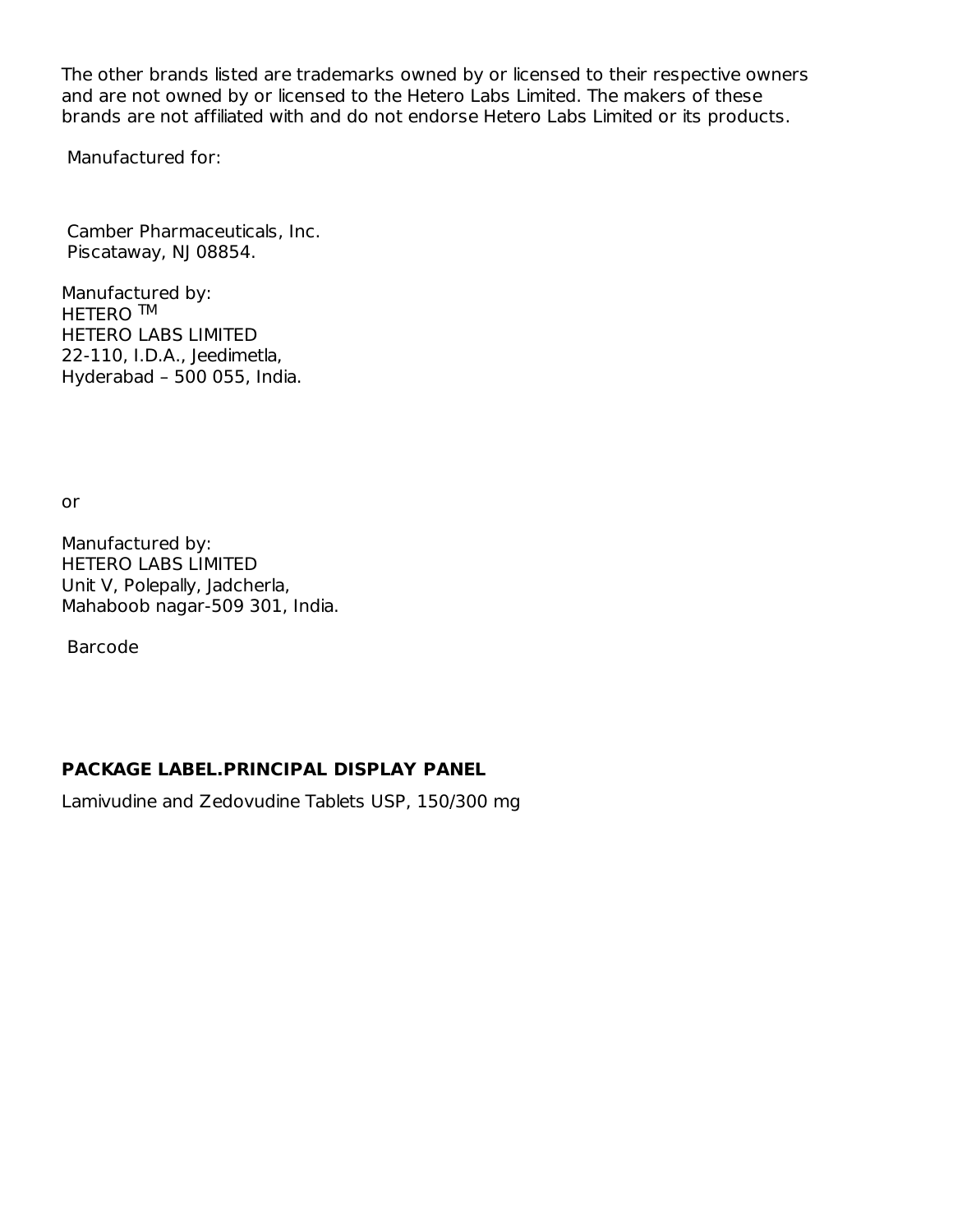

## **LAMIVUDINE AND ZIDOVUDINE**

lamivudine and zidovudine tablet, film coated

| <b>Product Information</b>     |                                          |                       |                                  |  |  |  |
|--------------------------------|------------------------------------------|-----------------------|----------------------------------|--|--|--|
| <b>Product Type</b>            | <b>HUMAN PRESCRIPTION</b><br><b>DRUG</b> | Item Code<br>(Source) | NDC:43063-900(NDC:31722-<br>506) |  |  |  |
| <b>Route of Administration</b> | ORAL                                     |                       |                                  |  |  |  |

#### **Active Ingredient/Active Moiety**

| <b>Ingredient Name</b>                                              | <b>Basis of Strength</b> | Strength |
|---------------------------------------------------------------------|--------------------------|----------|
| <b>LAMIVUDINE</b> (UNII: 2T8O726O95) (LAMIVUDINE - UNII:2T8O726O95) | LAMIVUDINE               | 150 ma   |
| <b>ZIDOVUDINE</b> (UNII: 4B9XT59T7S) (ZIDOVUDINE - UNII:4B9XT59T7S) | <b>ZIDOVUDINE</b>        | 300 mg   |

| <b>Inactive Ingredients</b>                                     |          |
|-----------------------------------------------------------------|----------|
| <b>Ingredient Name</b>                                          | Strength |
| <b>CELLULOSE, MICROCRYSTALLINE (UNII: OP1R32D61U)</b>           |          |
| <b>SILICON DIOXIDE (UNII: ETI7Z6XBU4)</b>                       |          |
| <b>MAGNESIUM STEARATE (UNII: 70097M6I30)</b>                    |          |
| HYPROMELLOSES (UNII: 3NXW29V3WO)                                |          |
| POLYETHYLENE GLYCOL, UNSPECIFIED (UNII: 3WQ0SDW1A)              |          |
| <b>POLYSORBATE 80 (UNII: 60ZP39ZG8H)</b>                        |          |
| <b>TITANIUM DIOXIDE (UNII: 15FIX9V2JP)</b>                      |          |
| <b>SODIUM STARCH GLYCOLATE TYPE A POTATO (UNII: 5856 3G2A2)</b> |          |
|                                                                 |          |